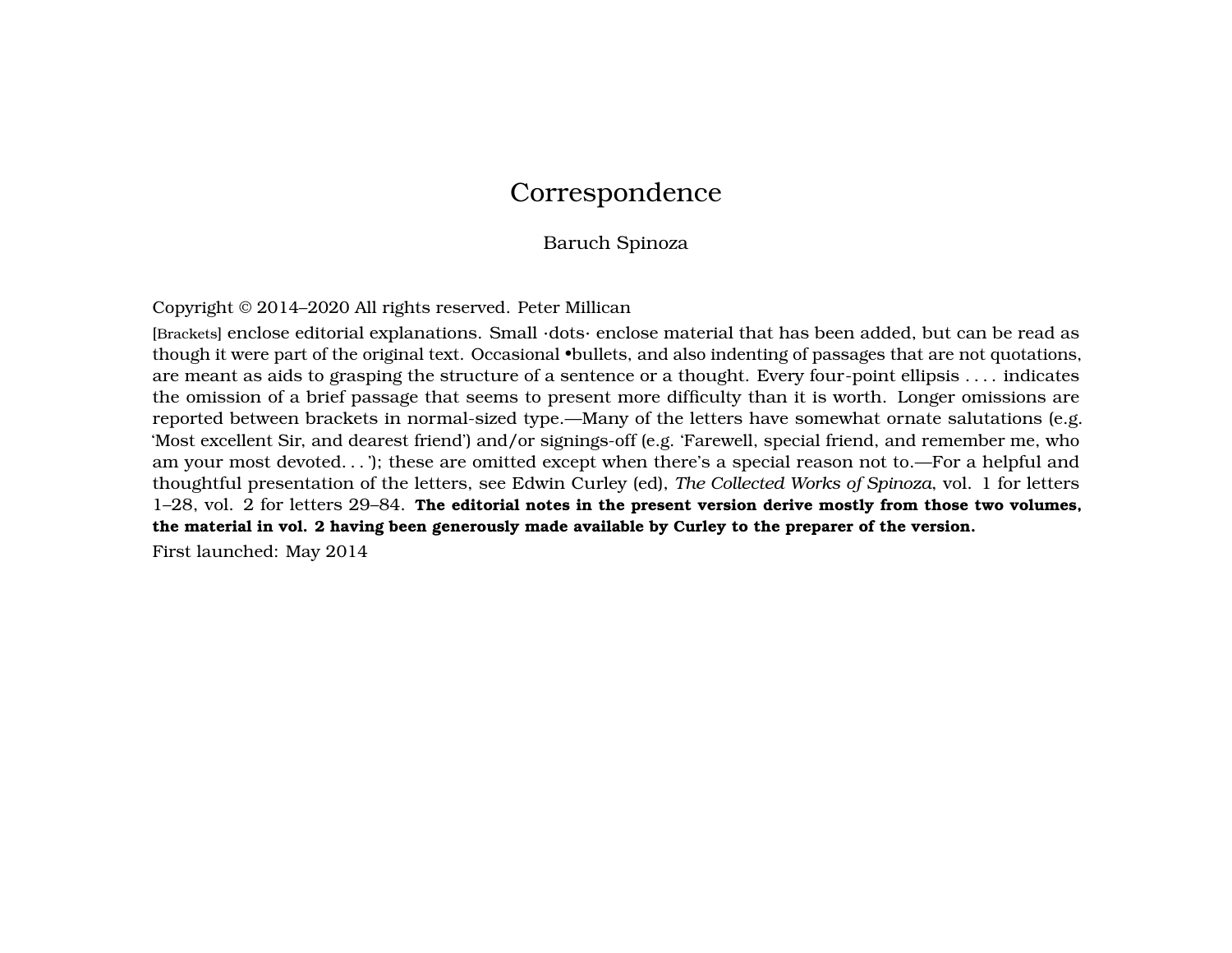# **Contents**

| letters 1-16: written in 1661-1663  | 1              |
|-------------------------------------|----------------|
|                                     |                |
|                                     |                |
|                                     | 3              |
|                                     |                |
|                                     | $\overline{5}$ |
|                                     | $\overline{5}$ |
|                                     | 9              |
|                                     | 9              |
|                                     |                |
|                                     | 13             |
|                                     | 13             |
|                                     | 15             |
|                                     | 18             |
|                                     | 19             |
|                                     | 20             |
|                                     |                |
|                                     | 22             |
|                                     |                |
| letters 59-84: written in 1675-1676 | 25             |
|                                     | 25             |
|                                     | 26             |
|                                     | 26             |
|                                     |                |
|                                     |                |
|                                     | 28             |
|                                     | 29             |
|                                     | 29             |
|                                     | 30             |
|                                     | 35             |
|                                     | 38             |
|                                     | 39             |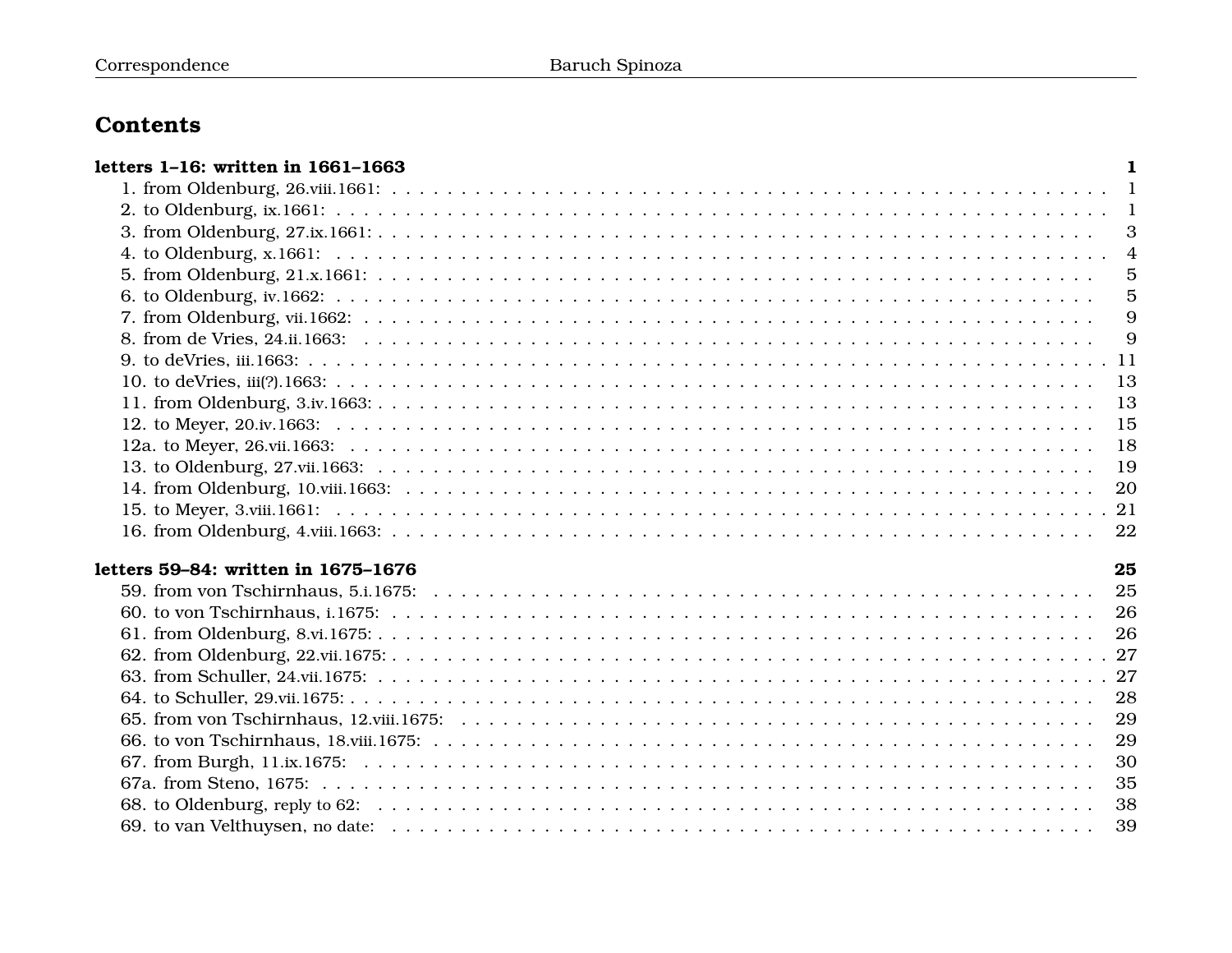# **[Notes on the other correspondents](#page-33-0) 52**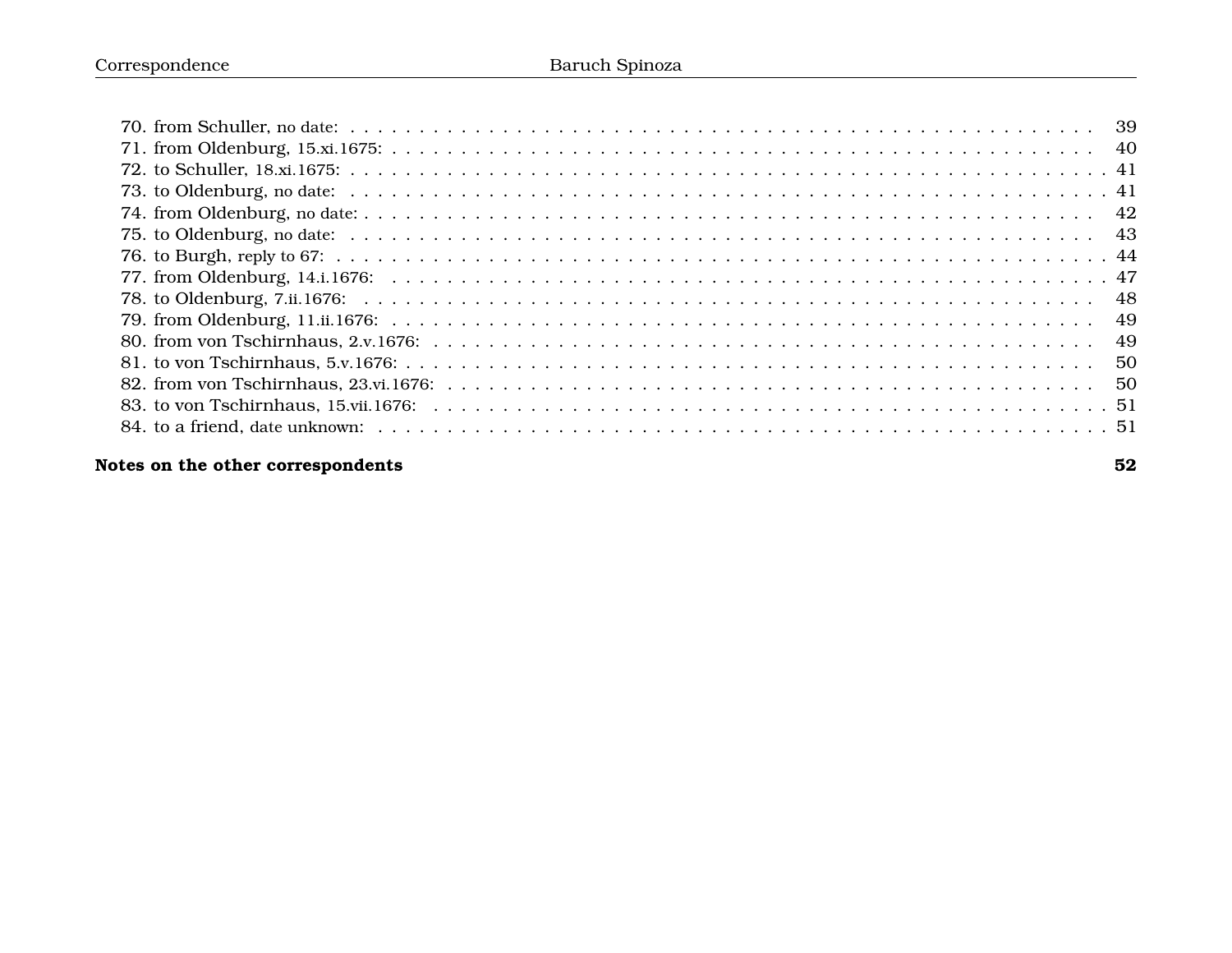# **Glossary**

**affect:** A feeling, emotion, attitude, obsession; in Spinoza's usage always a damaging one, but not so on page **??**, where the word is used by someone else.

### **affection:** state, quality.

**Collegiant:** A Dutch sect of Quaker-like dissenters who were persecuted by the dominant Calvinist clergy. Spinoza attended some of their meetings.

**deist:** Someone who believes there is a God (opposite of 'atheist'), but whose theology is *thin* compared with Christianity e.g. the deist doesn't think of God as intervening in the world.

**eminently:** This is a scholastic technical term meaning 'in a higher form'. To say that God has (say) perception 'emininently' is to say that he has perception in some higher form that doesn't involve his straightforwardly, in the ordinary sense, *perceiving* anything. The term is used by Boxel in letter 55, and mocked by Spinoza in 56

**fatal:** This word is used in connection with the idea of something's being absolutely and utterly bound to happen—the idea of this as somehow laid down in advance.

**magistrate:** In this work, as in general in early modern times, 'a magistrate' is anyone with an official role in government; and 'the magistrate' is the ruler.

**parhelia:** Two bright patches flanking the sun, sometimes called 'false suns'.

**philosophy:** In this correspondence the word usually points more to natural science than to what we would call 'philosophy' these days.

**positive:** This occurs where the Latin has *positivus*, which in letters letters 50 and 54 is contrasted with 'negative'. But in fact the main sense of *positivus*—except for one that is irrelevant here—contrasts not with 'negative' but with 'comparative'. The English 'positive' also is a grammatical technical term with that meaning: good-better-best, positive-comparative-superlative. Some of the letters involve Spinoza's view that 'sin is not something positive'; this goes with his saying that what we call 'sin' is really a **privation**. In his and others' usage a privation in x is **(i)** a lack of something that **(ii)** x ought to have or is normal or natural for things like x to have. Now, the statement that a privation is not something 'positive' could mean that

- **(i)** a privation is a lack, a case of *not* having something the concept of privation is *negative*; or that
- **(ii)** a privation in x is x's lacking something that it *ought* to have; our notion of what x ought to have comes from our comparing x with other things that we regard as being of the same kind—the concept of privation is *comparative*.

In letters 19–20, 23–24, and 36 sense **(ii)** seems at least as fitting as sense **(i)**, though it could be that both are at work. Those five letters were originally written in Dutch, and *positivus* translates one or other of two different Dutch words; but there's reason to think that in each case the writer was thinking in terms of the standard scholarly language, Latin.

**principle:** In just two places in the correspondence, 'principle' is used in a sense, once common but now obsolete, in which 'principle' means 'source', 'cause', 'driver', 'energizer', or the like.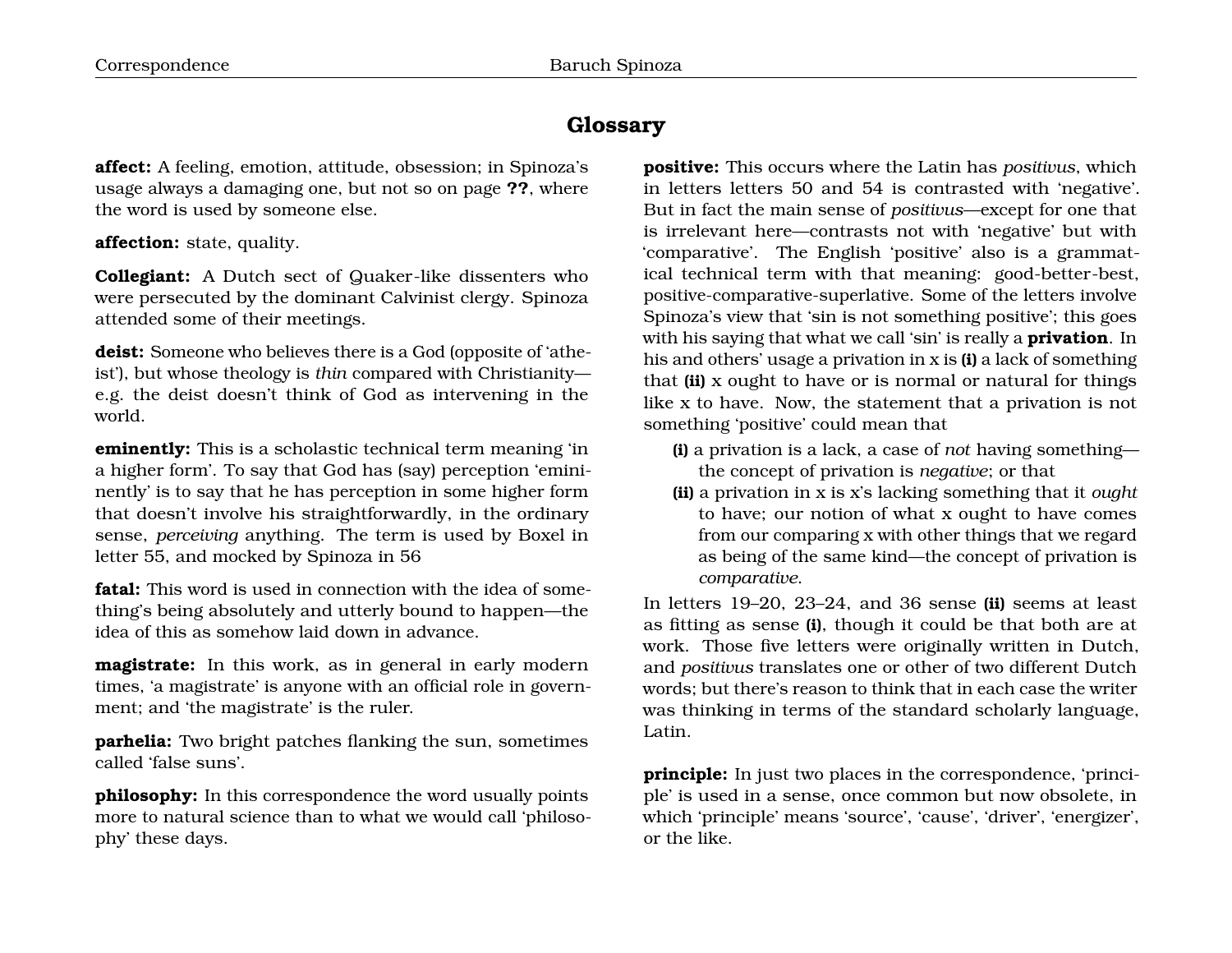**salutary:** Usually it means 'conducive to health', but a secondary meaning, 'conducive to salvation', is what's in play here.

**Schools:** A standard label for departments of philosophy (including physics) that were pretty entirely under Aristotle's influence.

#### **vivid and clear:** The Latin phrase

*clarus et distinctus* is translated here by the phrase

'vivid and clear'.

The more usual translation for it and (in Descartes's French works) for the French phrase

### *clair et distinct*

has been 'clear and distinct'; but this is demonstrably wrong for Descartes's French and Latin. He only once takes the phrase apart to explain it:

> 'I call a perception *claram* when it is present and accessible to the attentive mind—just as we say that we see something *clare* when it is present to the eye's gaze and stimulates it with a sufficient degree

of strength and accessibility. I call a perception *distinctam* if, as well as being *clara*, it is so sharply separated from all other perceptions that every part of it is *clarum*.. . . . A perception can be *clara* without being *distincta* but not vice versa. When someone feels an intense pain, his perception of it is *clarissima*, but it isn't always *distincta* because people often get this perception muddled with ·something else·. (*Principles of Philosophy* 1:45–6)

Of course he is not saying anything as stupid as that intense pain is always *clear*! His point is that pain is vivid, up-front, not shady or obscure. And for an idea to be *distincta* is for every nook and cranny of it to be vivid; which is not a bad way of saying that it is in our sense 'clear'.—It's reasonable to think that this also holds for Spinoza's use of the phrase. The most common use of *clarus* is as meaning 'bright' or 'vivid' or the like, as in *clara lux* = 'broad daylight', though it can also mean 'clear' in our sense. But if Spinoza or anyone else used it in that sense in the phrase *clarus et distinctus*, then what is there left for 'distinctus' to mean?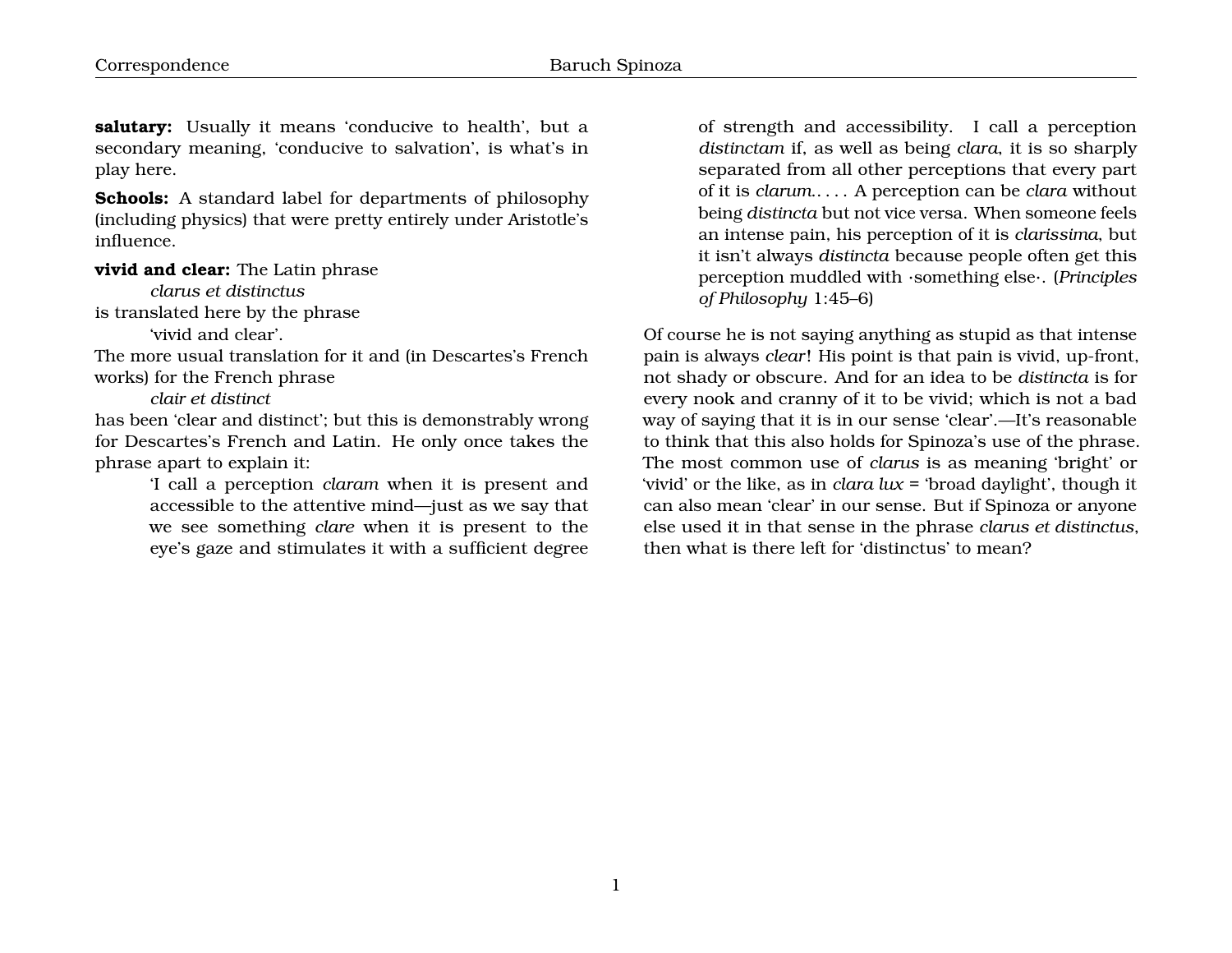spinoza1661part3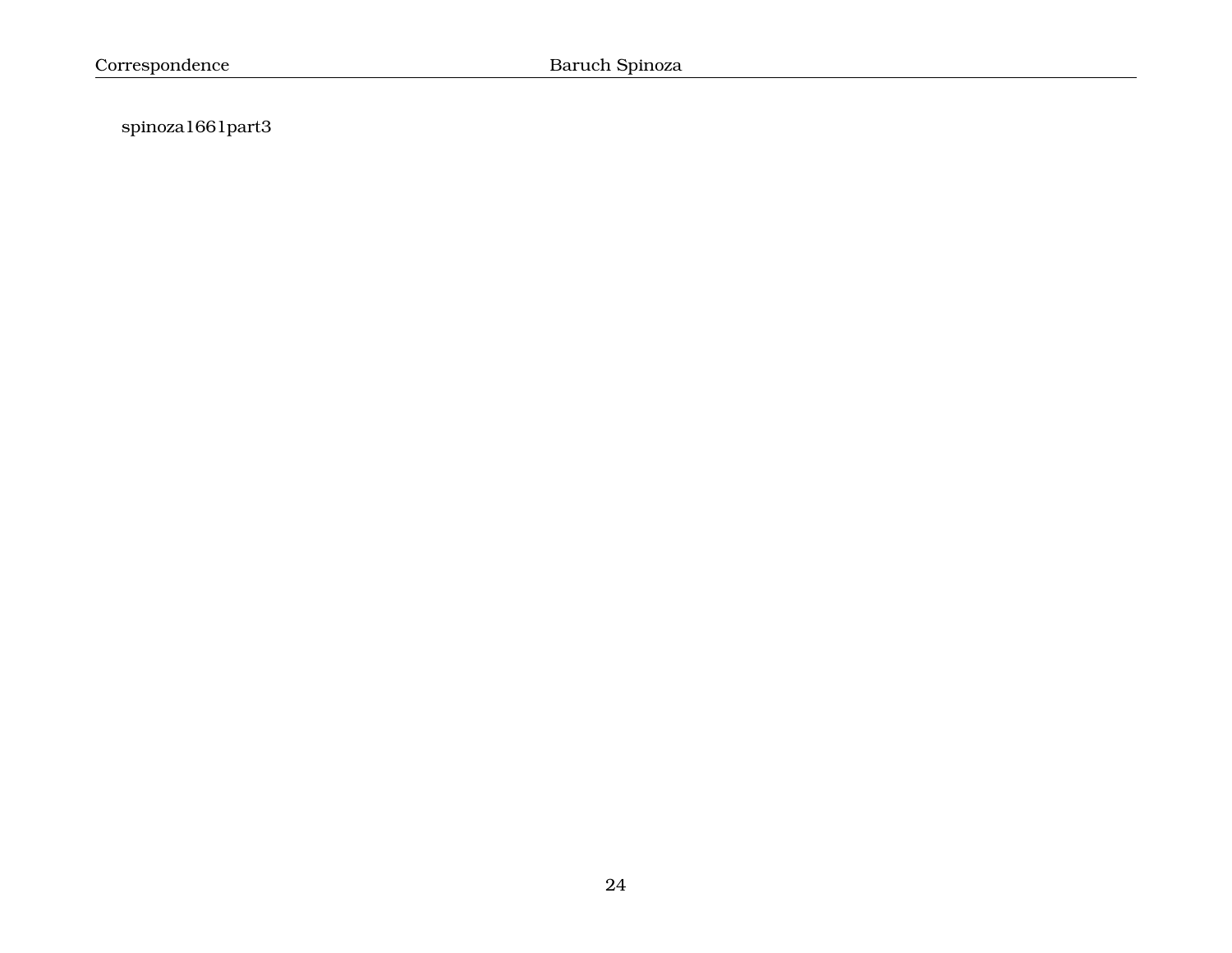# <span id="page-6-0"></span>**letters 59–84: written in 1675–1676**

#### <span id="page-6-1"></span>**59. from von Tschirnhaus, 5.i.1675:**

When shall we obtain your method of rightly governing reason in acquiring knowledge of unknown truths? and your general treatment of physics? I know that you have made great progress in both. The first was already known to me, and the second can be learned from the Lemmas added to your *Ethics* Part 2, by which many difficulties in physics are easily solved.

If you have the time and the opportunity, I humbly ask you for the true definition of motion and its explanation, and for your answer to this:

> Given that extension conceived through itself is indivisible, immutable, etc., how can we deduce *a priori* •the number and variety of extended things that can can arise, and consequently •the existence of the shapes of the particles of each body, shapes that aren't the same for any two bodies?

When I was with you, you indicated to me your method for finding truths that aren't yet known. I know by experience that this method is excellent and yet—as far as I have understood it—very easy. Just by applying it, I have made great progress in mathematics. I should like, therefore, for you to give me the true definition of

•adequate idea, •true idea, •false idea, •fictitious idea and •doubtful idea.

I have tried to discover how a true idea differs from an adequate idea, but so far all I have learned is this: When in an investigation I encountered a certain concept or idea, and tried to work out whether this •true idea was also the •adequate idea of something, I asked what the cause of this idea or concept was. Once I found that, I asked again what is the cause in turn of this concept [i.e. this cause of the first concept], and so I proceeded, always seeking the causes of the causes of the ideas, until I found a cause of which I couldn't see any further cause. . . .

For example, if we are ask what is the true origin of our errors, Descartes will reply that we assent to things that we haven't yet clearly perceived. But although this is a true idea of this thing [i.e. of the cause of our errors] I can't learn all I need to know about it unless I also have an adequate idea of it. To achieve this I seek again the cause of this cause: why do we assent to things not clearly understood? And I reply that it's because of a gap in our knowledge. But I can't ask what the cause is of our *not* knowing certain things. So the series of Why?-questions stops, and I see that I have uncovered an adequate idea of our errors.

Meanwhile, I ask you this: because it is established •that many things expressed in infinite ways have an adequate idea of themselves, and •that from an adequate idea of x everything knowable about x can derived, perhaps more more easily from one idea than from another, is there a means of knowing which of two ideas must be used in preference to the other? So, for example, the adequate idea of the circle consists in

•the equality of the radii,

but it also consists in

•the infinity of equal rectangles that are made from the segments of two lines ·intersecting within the circle·.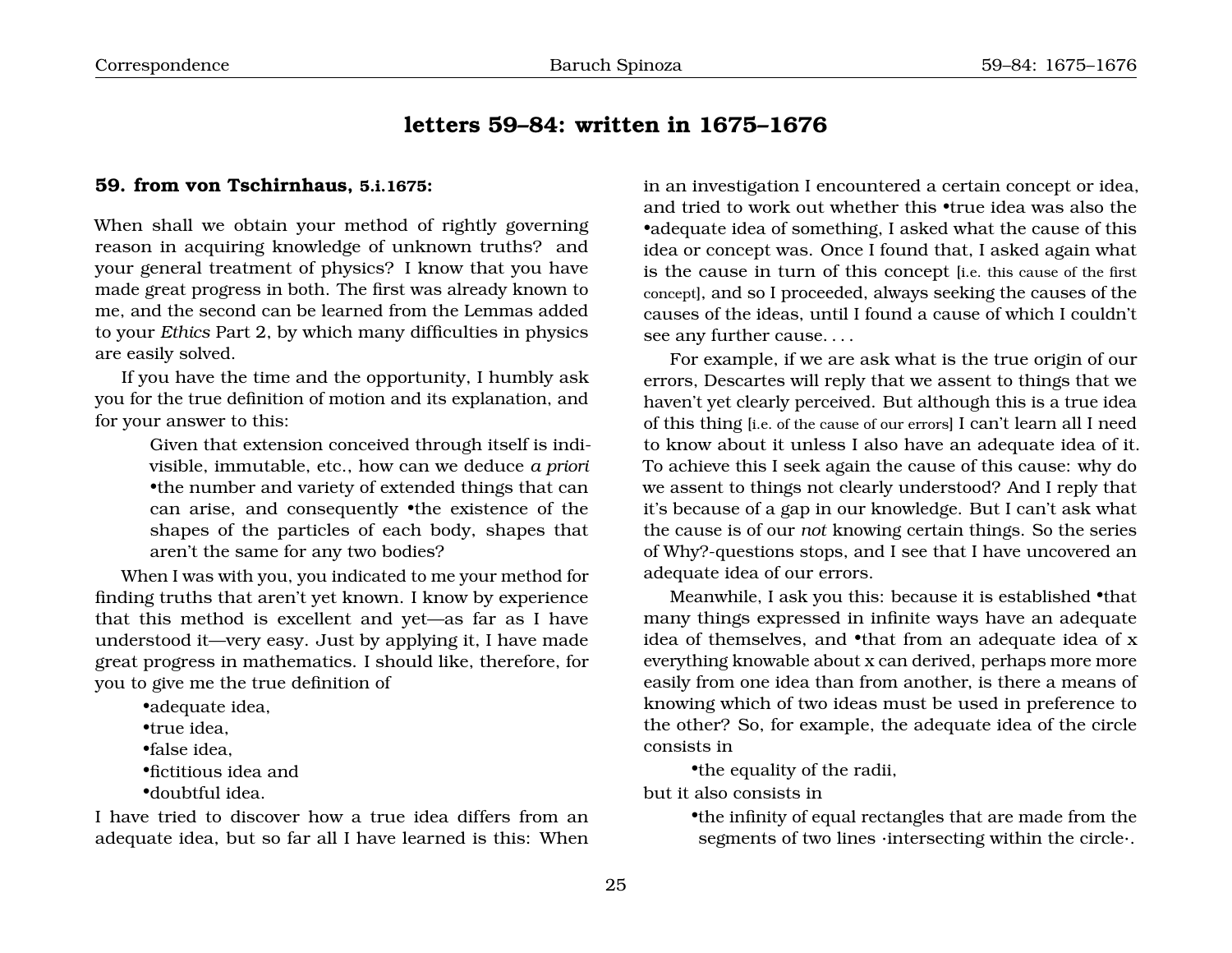And there are countless further expressions each of which explains the adequate nature of the circle. And though from each of these everything that is knowable about the circle can be deduced, this can be done much more easily from some than from others. For example, someone who considers the ordinates of curves will deduce many things about their measurement, but we'll do this more easily if we consider the tangents, etc.

In this way I wanted to indicate how far I have progressed in this inquiry. I long for its completion, or—if I have made a mistake somewhere—its correction, as well the definition I asked for.

#### <span id="page-7-0"></span>**60. to von Tschirnhaus, i.1675:**

I don't recognise any difference between a true idea and an adequate one except that 'true' concerns only the agreement of the idea with its object, whereas 'adequate' concerns the nature of the idea in itself. There's no difference between a true idea and an adequate one beyond that extrinsic relation.

To know from which one of the ideas of a thing all its properties can be deduced, I go by this: it is the idea or definition of the thing that expresses its efficient cause. For example, when I am wondering whether all of a circle's properties can be deduced from its *consisting of infinite rectangles etc.*, I ask whether this idea involves the efficient cause of the circle. Since it does not, I seek another, namely the circle's *being a space marked out by a line of which one end is fixed and the other moving*. Since this definition expresses the efficient cause, I know that I can deduce all the properties of the circle from it.

So also when I define God as a •supremely perfect Being, since that definition does not express God's efficient cause, I won't be able to derive all of God's properties from it. (God does have an efficient cause, for a thing's efficient cause doesn't have to be external to it.) But when I define God as

a thing that is absolutely infinite, i.e. a substance consisting of an infinity of attributes, each of which expresses an eternal and infinite essence

·I can deduce all God's properties from that·. [Spinoza doesn't state this definition here; he merely refers to it as definition 6 in Part 1 of the Ethics].

As for your questions about motion and method, my material on these is not yet written out in an orderly fashion, so I reserve them for another occasion.

·In a passing remark· you say that it is easier to derive results about the measurement of curves by considering their tangents than by considering their ordinates. I think the reverse of this is the case. ·But relative ease isn't crucially important·. What matters is to look for an idea of x from which the whole truth about x can be elicited, whether easily or with difficulty. If I try to do this for a given x, the last things that I derive will inevitably be more difficult that the first.

#### <span id="page-7-1"></span>**61. from Oldenburg, 8.vi.1675:**

[Of the letters that we have, this is the first in nearly ten years from Oldenburg. His tone has changed because, Curley suggests, •his busy cross-channel correspondence has led to his being imprisoned for two months in the Tower of London on suspicion of espionage, and  $\bullet$ he has read Spinoza's *Treatise on Theology and Politics*.]

A friend's forthcoming trip to the Netherlands. . . .gives me an opportunity I didn't want to miss: to let you know in this way that some weeks ago I conveyed my gratitude to you for your *Treatise ·on Theology and Politics·*, which you had sent me. . . ., but that I doubt whether my letter ever reached you.

In my letter I indicated an opinion of the *Treatise* which I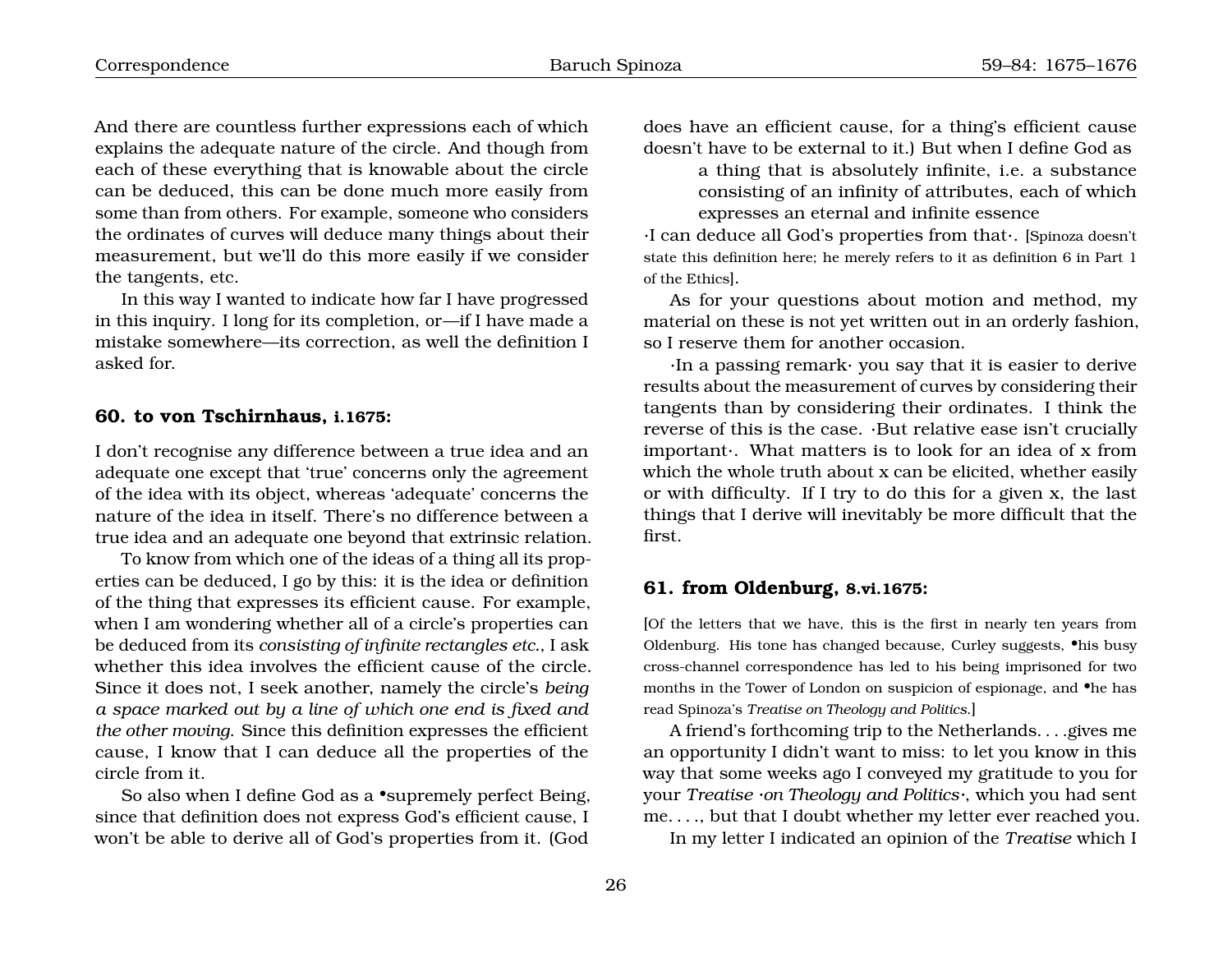now, after much further thought, regard as premature. At that time certain things seemed to me to tend to the detriment of religion, when I judged it by the standard provided by •the common herd of theologians and •the accepted formulas of the confessions (which seem to be too full of partisan zeal). But now, as I rethink the matter more deeply, many things come to mind that persuade me that you are so far from •trying to harm true religion or solid philosophy that on the contrary you are •working to commend and establish the authentic purpose of the Christian religion, and indeed the divine sublimity and excellence of a fruitful philosophy.

Now that I believe that in your heart you have this ·intention to •advance the cause of true Christianity·, I ask you earnestly to explain, in frequent letters to your old and honest friend who longs for the happiest outcome of such a divine plan, what you are now preparing and thinking about for •that purpose. I solemnly promise you not to divulge any of this to any mortal, if you ask me not to. I shall only try gradually to dispose the minds of good and wise men to embrace the truths that you sometimes bring into a fuller light, and to abolish their prejudices against your meditations.

If I'm not mistaken, you seem to see very deeply into the nature and powers of the human mind, and its union with our body. I *beg* you to teach me your thoughts on this theme.

# <span id="page-8-0"></span>**62. from Oldenburg, 22.vii.1675:**

Now that our communication has been so happily resumed, I don't want to fail in the duty of a friend by neglecting it. I gather from your reply of 5.vi that you intend to publish that five-part Treatise of yours [namely the *Ethics*]. I hope you'll allow me to urge you, from the sincerity of my affection for you, not to mix into it anything that might seem to weaken

the practice of religious virtue, especially given that what this degenerate and dissolute age is most eager for are doctrines whose consequences seem to support the vices that are rampant.

I shan't decline to receive some copies of the Treatise in question. But I would like them to be addressed, when the time comes, to a certain Dutch merchant living in London, who will make sure that they are then passed on to me. There will be no need ·for you· to mention that books of this kind have been sent to me. Provided they come safely into my possession, I'm sure I can easily distribute them to my friends and get a just price for them.

#### <span id="page-8-1"></span>**63. from Schuller, 24.vii.1675:**

[The letter opens with apologies for 'my long silence' and fulsome declarations concerning Spinoza's kindness and the importance of his work. Then:] I write now to let you know that von Tschirnhaus, who is still in England, enjoys the same good health as we do, and that three times he has asked me in letters to send you his regards and respectful greetings. He has also repeatedly asked me to set following doubts before you and to ask for your solution to them.

**(1)** Would you please convince us—by a direct demonstration, not by a reduction to impossibility—that thought and extension are the only attributes of God that we can know? And does it follow from this that creatures consisting of other attributes can't conceive extension, so that there would seem to be as many worlds as God has attributes?. . . .

**(2)** Since God's intellect differs from our intellect both in essence and in existence, it will have nothing in common with our intellect, and therefore (by Part 1, proposition 3) God's intellect cannot be the cause of our intellect.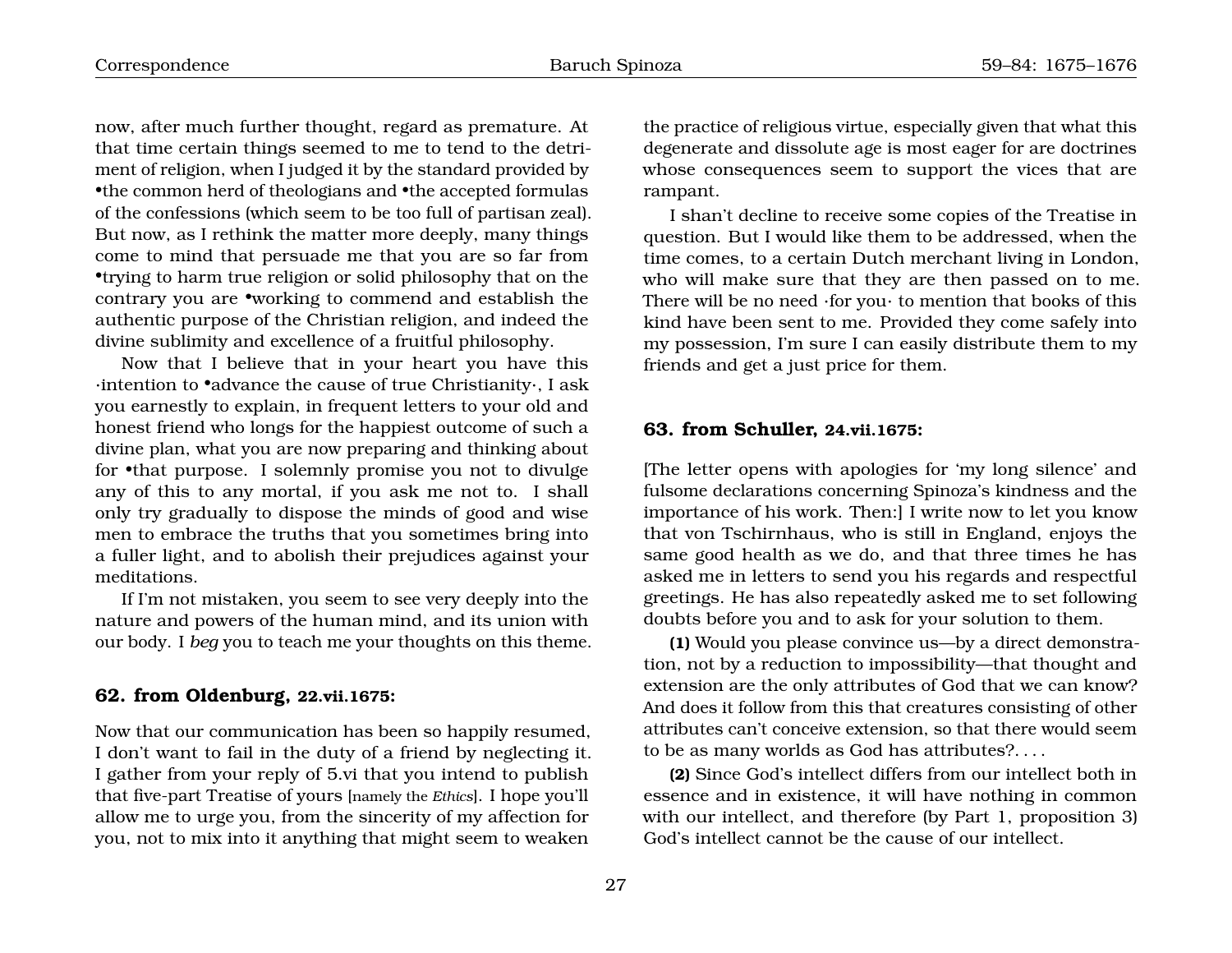**(3)** Third, in the note to proposition 10 you say that nothing in Nature is clearer than that each being must be conceived under some attribute (which I see very well), and that the more reality or being a thing has, the more attributes it has. This seems to imply that there are beings that have three, four, etc. attributes; yet one could infer from what has been demonstrated that each being consists of only two attributes—some •definite attribute of God and •the idea of that attribute.

**(4)** I would like examples of the things produced immediately by God, and those produced by the mediation of some infinite mode. Thought and extension seem to me to be examples of the first kind; examples of the second kind seem to be (in thought) intellect, and (in extension) motion, etc.

These are the things Tschirnhausen and I would like you to clear up, if you have time for this. For the rest he reports that Boyle and Oldenburg had formed a strange conception of your person. He has. . . .given them reasons that have induced them not only to •return to thinking worthily and favourably of your person, but also to •value most highly your *Treatise on Theology and Politics*. . . .

#### <span id="page-9-0"></span>**64. to Schuller, 29.vii.1675:**

I rejoice that at last you have had an opportunity to cheer me with one of your letters, which are always so welcome to me. I earnestly ask you to do this frequently. I proceed to the doubts.

**(1)** The human mind can achieve knowledge only of things that are involved in, or can be inferred from, the idea of an actually existing body. For the power of each thing is defined solely by its essence (by Part 3, proposition 7). But (by Part 2, proposition 13) the essence of the mind consists only in its being the idea of an actually existing body. So the

mind's power of understanding extends only to things that this idea of the body contains in itself, or that follow from it. But this idea of the body doesn't involve or express any attributes of God except extension and thought. For (by Part 2, proposition 6) its object, the body, has God for a cause insofar as he is considered under the attribute of extension and not insofar as he is considered under any other attribute. And so (by Part 1, axiom 6) this idea of the body involves knowledge of God only insofar as he is considered under the attribute of extension.

Next, insofar as this idea is a mode of thinking, it also (by proposition 6 again) has God for a cause insofar as he is a thinking thing, and not insofar as he is considered under another attribute. Therefore (by axiom 6 again) the idea of this idea involves knowledge of God insofar as he is considered under thought but not insofar as he is considered under another attribute. It is evident, then, that the human mind, i.e. the idea of the human body, neither involves nor expresses any attributes of God except these two; and (by Part 1, proposition 10) no other attribute of God can be inferred from these two attributes or from their affections. So I infer that the human mind cannot achieve knowledge of any attribute of God except these two. . . .

Does this imply (you ask) whether there are as many worlds as there are attributes? On this see the note to Part 2, proposition 7. This proposition could be demonstrated more easily by reducing the thing to an absurdity. Indeed, I usually prefer that kind of demonstration when the proposition is negative, because that agrees better with the nature of such things. But because you ask only for a positive demonstration, I pass to. . .

**(2)** . . . the question of whether one thing can be produced by another from which it differs both in its essence and in its existence. ·The question arises· because things that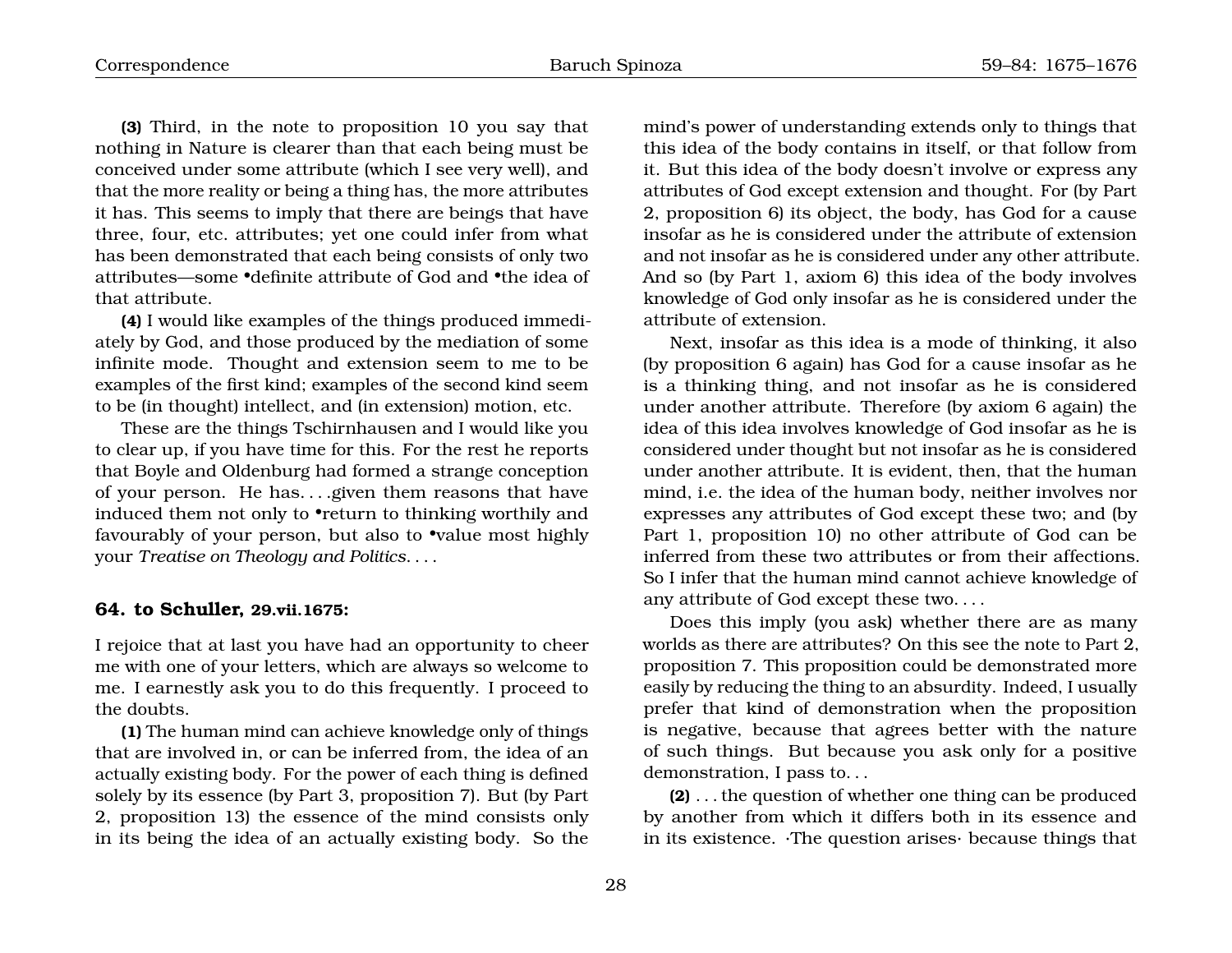differ in this way from one another seem to have nothing in common. But since all individual things, except those that are produced by their likes, differ from their causes in their essence and their existence I don't see any reason for doubt about this.

Moreover, I believe I have already explained sufficiently in what sense I understand that God is the efficient cause both of the essence and of the existence of things (in the corollary and note to Part 2, proposition 25).

**(3)** As I indicated at the end of the note to Part 1, proposition 10, we arrive at the axiom of that note [he means the proposition that the more reality a thing has the more attributes it has] from •our idea of an absolutely infinite being, and not from •the possibility of beings with three, four, etc. attributes.

- **(4)** The examples ·of infinite modes· that you ask for:
	- •of the first kind, ·i.e. produced immediately by God·:
		- •in thought, absolutely infinite intellect,
		- •in extension, motion and rest;

•of the second kind, ·i.e. produced by the mediation of some mode of the first kind·:

> •the whole universe's face ·or *make* or *Gestalt*·, which varies in infinite ways yet always remains the same. On this, see the note to lemma 7 between propositions 13 and 14 of Part 2.

I believe I have replied to the objections you and our friend have raised. If you think that some doubt still remains, please don't hesitate to convey it to me, so that I may try to remove it.

#### <span id="page-10-0"></span>**65. from von Tschirnhaus, 12.viii.1675:**

I ask you for a demonstration of your thesis that the soul can't perceive more attributes of God than extension and thought. Indeed, although I see this evidently, still it seems to me that the contrary can be •deduced from the note to Part 2, proposition 7. Perhaps I haven't understood that note properly; but I'll show you how I do that •inference, begging you to come to my aid with your accustomed kindness if I have misunderstood you.

Here is how things stand. Although I gather from the note that •the world is certainly unique, still it is no less clear also from the note that •it is expressed in infinite ways, and therefore each individual thing is expressed in infinite ways. From this it seems to follow that the modification that constitutes my mind and that expresses my body—this being one and the same modification—is nevertheless expressed in infinite ways, in one way through thought, in another through extension, in a third through an attribute of God unknown to me, and so on to infinity, since there are infinitely many attributes of God and the order and connection of the modifications seems to be the same in all.

Well, then, given that the mind represents a certain modification that is expressed not only in extension but also in infinite other ways, why does it perceive that modification only as expressed through extension, i.e. the human body, and not as expressed through other attributes?

Time doesn't permit me to pursue these matters at greater length. Perhaps all these doubts will be removed by more persistent meditations.

#### <span id="page-10-1"></span>**66. to von Tschirnhaus, 18.viii.1675:**

. . . .For the rest, to reply to your objection, I say that although each thing is expressed in infinite ways in the infinite intellect of God, nevertheless those infinite ideas by which it is expressed can't constitute one and the same mind of an individual thing, but infinitely many ·minds·, because each of these infinite ideas has no connection with any other, as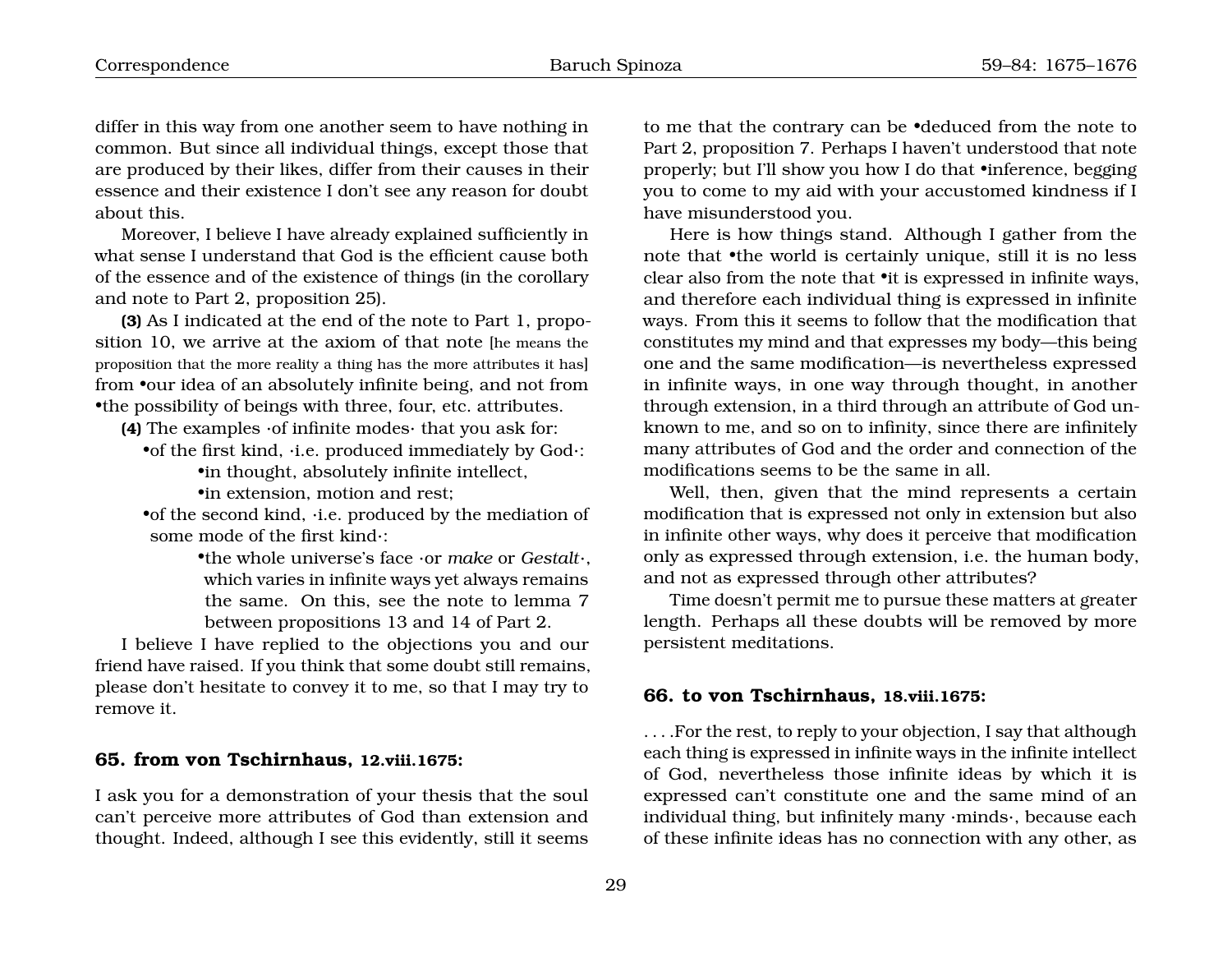I have explained in the same note (to Part 2, proposition 7), and as is evident from Part 1, proposition 10. If you will attend a little to these things, you'll see that no difficulty remains. [This is clearly part of a longer letter. We don't have the rest.]

## ·BURGH'S ATTEMPT TO SAVE SPINOZA'S SOUL· (ending on page [35\)](#page-11-0)

# <span id="page-11-0"></span>**67. from Burgh, 11.ix.1675:**

As I was leaving my country I promised to write to you if anything worth mentioning happened on the trip. Something of the greatest importance *has* happened, and I am keeping my promise by letting you know that by God's infinite mercy I have been brought back into the Catholic church, as a member. You'll be able to understand in more detail how this happened from what I have written to Professor Craenen at ·the University of Leiden·; here I shall add a few words that concern *your* welfare.

The more I have admired the subtlety and acuteness of your intelligence, the more I now lament and weep for you. Although you are a most intelligent man and have received a mind endowed by God with excellent gifts, although you love the truth and are indeed eager for it, you have let yourself be led astray and deceived by that wretched and very proud Prince of wicked spirits. What is your whole philosophy but a mere illusion and fable? Yet you commit to it your peace of mind in this life and the eternal salvation of your soul.

See what a wretched foundation all your ideas rest on! You presume that you have finally discovered the true philosophy. How do you know that your philosophy is the best of all that ever were, are, or will be taught? Leaving the future out of it, have you examined all the ancient and modern philosophies that are taught here and in India and all over the planet? And even if you have examined them all properly, how do you know that you have chosen the best?

You will say: 'My philosophy agrees with right reason, and the others are contrary to it.' But all the other philosophers except for your disciples—disagree with you; with the same right they proclaim the same thing about themselves and their philosophy as you do about yours; and they accuse you of falsity and error as you do them. So if the truth of your philosophy is to shine forth, you must offer reasons that don't help the other philosophies and bring support only to yours—or else you must admit that your philosophy is as uncertain and trifling as all the others.

But now, confining myself to your book (to which you have given that impious title *·Treatise on Theology and Politics·*), and mixing together your philosophy with your theology, I proceed further. (For you yourself mix them together, though with devilish cunning you pretend that one is separate from the other and that they have different principles.)

Perhaps you will say: 'The others haven't read holy Scripture as often as I have, and I prove my opinions from Scripture itself, the recognition of whose authority makes the difference between Christians and everyone else in the world.' But how? 'I explain holy Scripture by applying the clear passages to the more obscure ones, and from that interpretation I compose my doctrines, or confirm doctrines that I have previously thought up for myself.'

But think about what you are saying. How do you know that you are making this application properly? and that the application, ·even if it is· rightly made, is sufficient for the interpretation of holy Scripture? and thus that you are establishing your interpretation of holy Scripture properly? Especially when the Catholics say, rightly, that the whole word of God hasn't been given to us in writings, and thus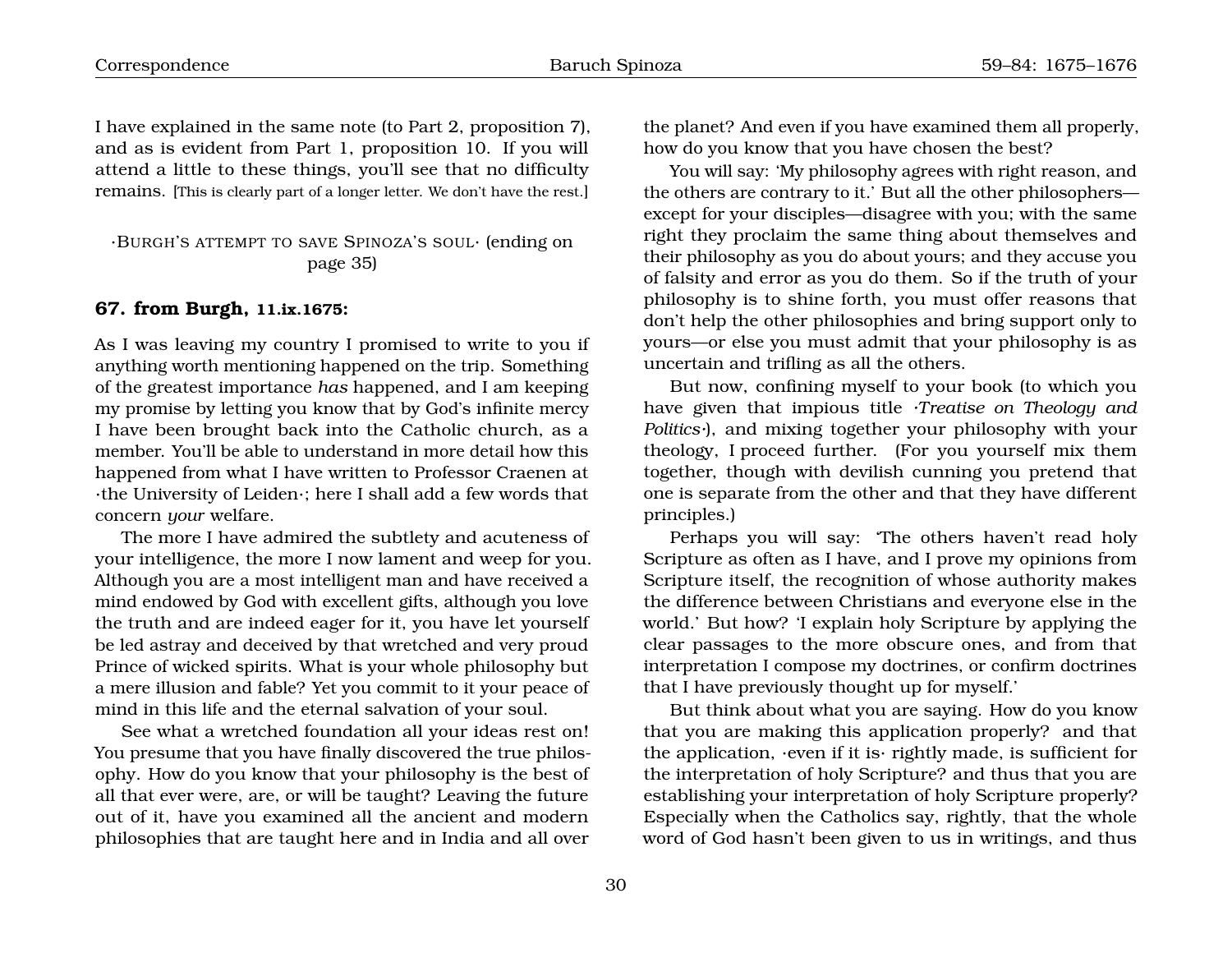that holy Scripture can't be explained from holy Scripture alone—by one man or even by the Church itself, which is the only ·legitimate· interpreter of holy Scripture. We must also consult the apostolic traditions, as is •proved from holy Scripture itself and the testimony of the holy fathers, and is •equally in agreement with right reason and experience. So given that that principle of yours is quite false and leads to ruin, where does that leave your teaching, which is wholly built on and dependent on this false foundation?

So if you believe in Christ crucified,

•recognise that wicked heresy of yours,

•recover from the perversion of your nature, and •be reconciled with the Church.

You support your heresies in the same way that all heretics have done, do now, and will do in leaving God's Church namely by appealing to holy Scripture alone. Don't flatter yourself that perhaps the Calvinists (the so-called 'Reformed'), the Lutherans, the Mennonites, the Socinians, etc. can't refute your doctrine. They are all just as wretched as you are, sitting with you in the shadow of death.

But if you don't believe in Christ, you are more wretched than I can say—though the remedy is easy:

•Recover from your sins, realise the fatal arrogance of your wretched and insane reasoning.

You don't believe in Christ. Why? You will say: 'Because the teaching and life of Christ don't agree with my principles, any more than the teaching of Christians about Christ agrees with my teaching.' Are you then so bold that you think you are greater than all those who have ever risen up in the State or in God's Church—greater than the patriarchs, the prophets, the apostles, the martyrs, the doctors, the confessors, and the virgins, greater than innumerable saints, greater indeed (blasphemously) than the Lord Jesus Christ himself? Do you alone surpass them in teaching, in your way of living, in everything? Will you—wretched little man, base little earthworm, indeed food for worms—exult that you are better than the incarnate, infinite wisdom of the eternal Father? Do you alone reckon yourself wiser and greater than all those who have ever been in God's Church since the beginning of the world, and who have believed, or even now believe, that Christ will come or has already come? What basis is there for this rash, insane, deplorable, and accursed arrogance of yours?

You deny that Christ, the son of the living God, the word of the eternal wisdom of the Father, was made manifest in the flesh, suffered for mankind, and was crucified. Why? Because this doesn't agree with your principles. But even if your (false, rash, absurd) principles were true and you built everything on them, you still couldn't account for everything that has happened or is happening in the world. Nor could you boldly assert that when something seemed contrary to those principles it must be really impossible or false. For there are countless things which, even if certainty is sometimes possible in natural things, you won't be able to explain at all. You won't even be able to remove the manifest contradiction between such phenomena and your explanations of other things that you take to be most certain. You will not explain completely from your principles any of the events brought about in witchcraft,. . . .of which I personally have seen examples. . . .

Even if some of your ideas do agree adequately with the essences of the things whose ideas they are, what will you be able to judge about the essences of all things? For you can never be confident about whether the ideas of all created things are possessed in the human mind naturally, or whether many if not all of them are produced in it by •external objects and also by •the suggestion of good or evil spirits and  $\bullet$ an evident divine revelation. Consider these: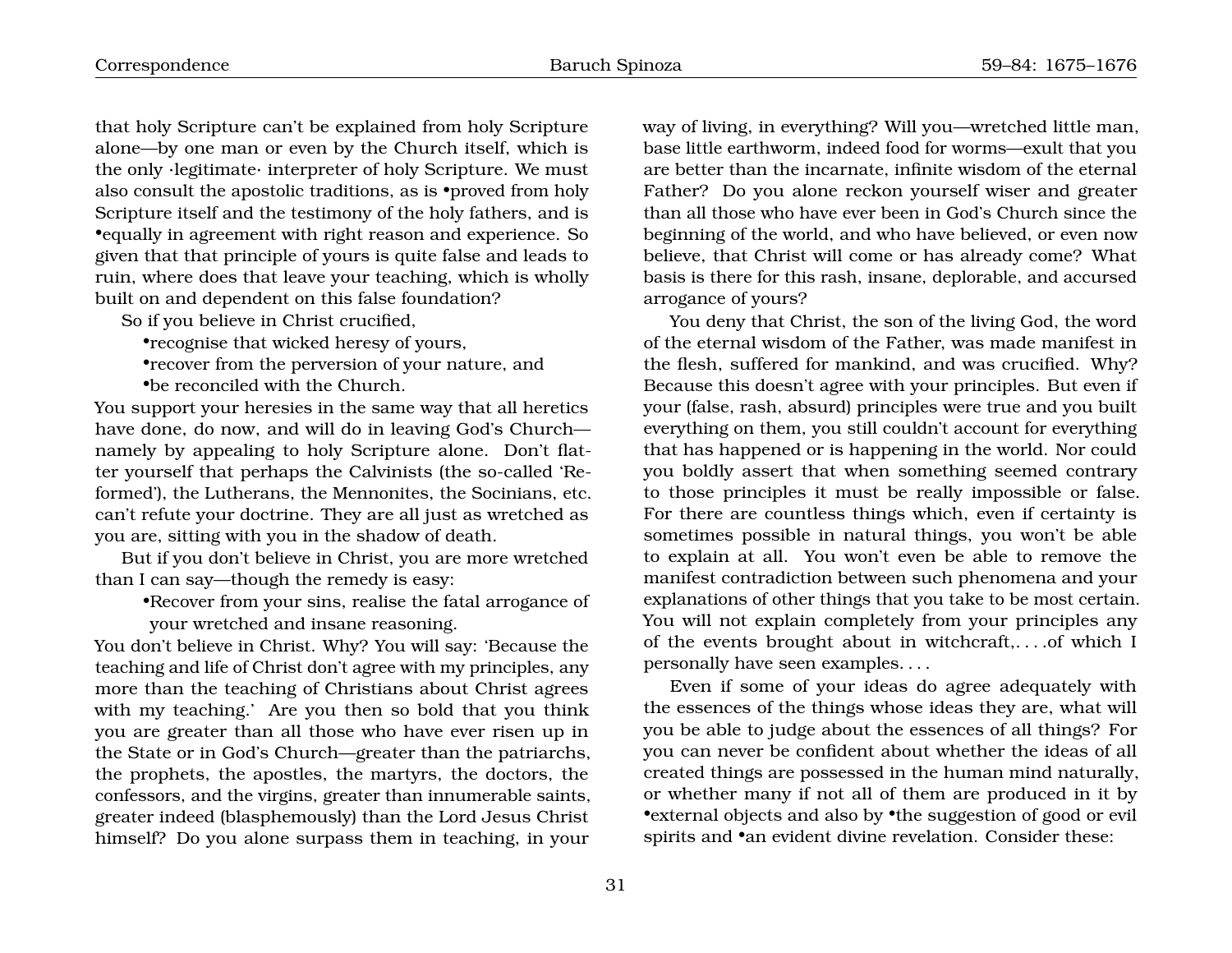•a divining rod for detecting metals and underground water;

•the stone the alchemists seek [for turning lead into gold]; •the power of words and symbols ·in charms and incantations·;

•the apparitions of various kinds of spirits, good and evil, and their powers, knowledge and activities;

•the reappearance of plants and flowers in glass flasks after they have been burned;

•sirens;

•the gnomes that men say often appear in mines;

•the antipathies and sympathies of many things;

•the impenetrability of the human body.

How will you be able to define these things precisely and establish for certain whether they can actually exist in nature? I'm asking how you can do this *from your principles*, without consulting the testimonies of other men or empirical evidence (not to mention subjecting your judgment to God's omnipotence).

No, my philosopher, you couldn't determine anything about these things, even if your native intelligence were a thousand times more subtle and acute than it is. And if you trust your own unaided intellect in judging these and similar matters, certainly you are already thinking in the same way about things that are unknown to you, or that you haven't experienced. You regard them as impossible, though really they ought to seem to you only uncertain until you have been convinced by the testimony of a great many credible witnesses.

Julius Caesar, I imagine, would have judged the same way, if someone had said to him that a powder can be made, and will become common in later ages, whose power is so great that it makes castles, whole cities, even mountains fly up into the air. . . . He wouldn't have believed this man, and

would have mocked him with hearty laughter, as wanting to persuade him of something contrary to his judgement and experience and to the sum total of military science.

But let's get back on track. . . . What rash judgements will you make about the awe-inspiring mysteries of the life and passion of Christ, which even the Catholics who teach them warn are incomprehensible? What trifling, useless raving will you babble about the countless miracles and signs which after Christ's ascension his apostles and disciples—and subsequently several thousand saints—made known in testimony to. . . .the truth of the Catholic faith, and which...even in our days throughout the earth? And since you can't contradict these things, why continue to cry out against it? Give in, recover from your errors and sins, clothe yourself in humility, and be born again.

But I should like to get down to the truth of what has happened, which is the foundation of the Christian religion.

**(1)** Think of the power of the consensus of so many tens of thousands of men—thousands of whom have far surpassed you in learning, in refined solidity, and in perfection of life—who *unanimously* declare that

> Christ, the incarnate son of the living God, suffered, was crucified, and died for the sins of the human race; was resurrected, transfigured, and reigns in the heavens as God with the eternal Father, in unity with the holy Spirit,

and all the other things related to this—the countless miracles that have been done in God's church by the same Lord Jesus and then in his name by the apostles and the other saints,. . . .miracles that not only elude men's grasp but also contradict common sense, miracles that still occur today. How will you dare to deny. . . .all this?

[Burgh now likens Spinoza's scepticism towards the gospel narratives with the crazy view that Julius Caesar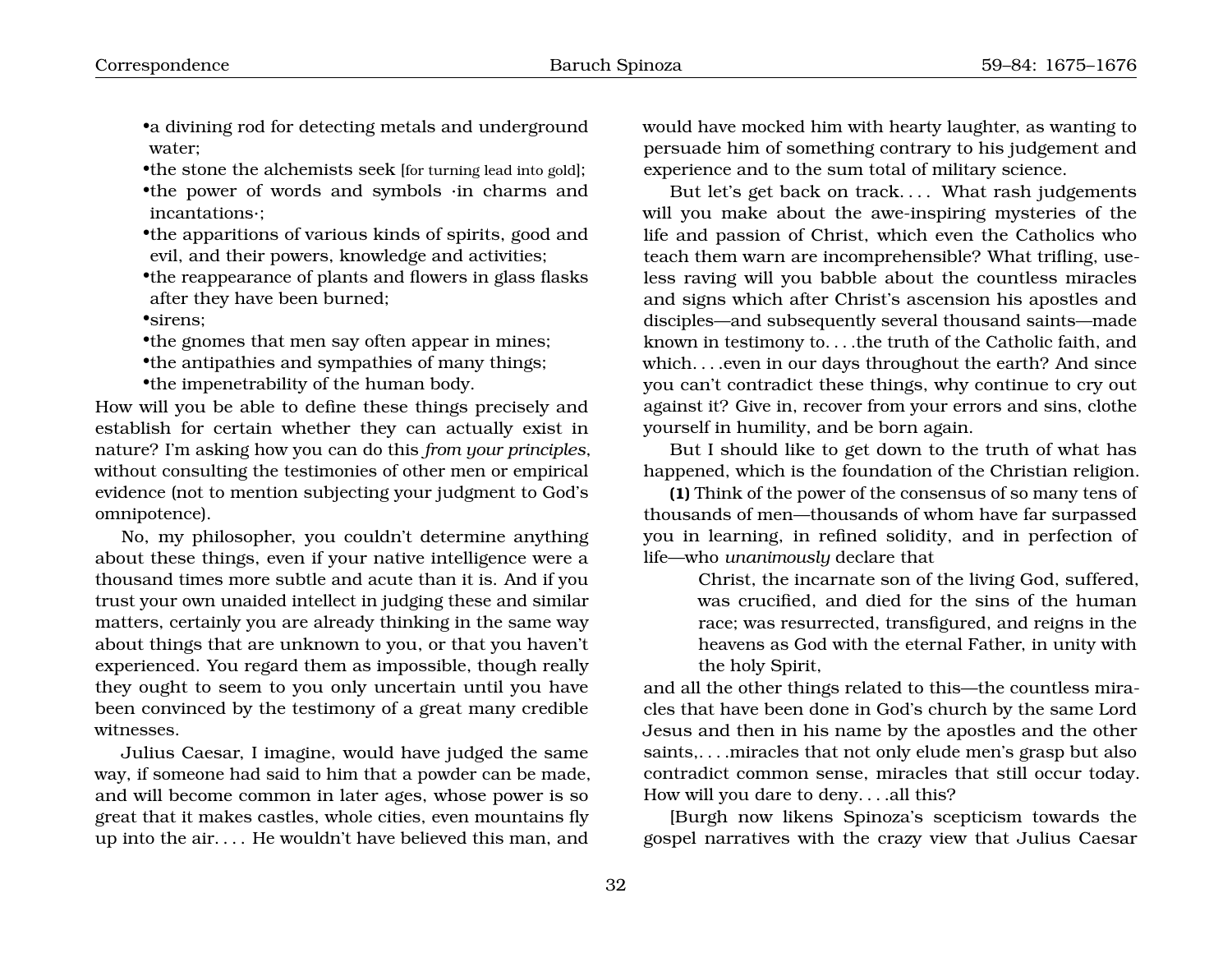never existed, that China was never occupied by the Tartars, or that Constantinople wasn't the capital of the Turkish Empire. Anyone who accepted any of these, in face of all the evidence, would be regarded as mad.]

**(2)** Consider the fact that God's church has been been spreading without interruption since the beginning of the world, and continues unchanged and solid; whereas each of the other religions, whether pagan or heretical, had a beginning after the world began, and some have also ended. The same holds for the monarchs of kingdoms and the opinions of any philosophers!

**(3)** Consider that through the coming of Christ in the flesh, God's church was transformed from the worship of the Old Testament to that of the New, founded by Christ. . . .and then spread by the apostles and their disciples and successors. These were by the world's standard unlearned men, yet they confounded all the philosophers [meaning: beat them in arguments], although they taught the Christian doctrine, which is contrary to common sense and exceeds and transcends all human reasoning. They were by the world's standards undistinguished low-class men who got no help from the power of kings and earthly princes, and were indeed persecuted by them with every kind of tribulation, and suffered all the other misfortunes of the world. The most powerful Roman emperors tried to. . . .crush their work, killing as many Christians as they could. . . ., yet the more they did this the more Christianity increased.

Consider that in this way Christ's church quickly spread throughout the world, until eventually the Roman emperor himself was converted to the Christian faith along with the kings and princes of Europe, after which the Church hierarchy increased its power to such an extent that today it is a thing of wonder. All this was brought about through love, gentleness, patience, trust in God, and all the other

Christian virtues (not by the din of warfare, the force of large armies, and the devastation of territories, as worldly princes extend their boundaries), so that—as Christ promised—even the gates of Hell won't prevail against the Church.

Weigh also here the terrible and unspeakably severe punishment by which the Jews were forced into utter wretchedness and disaster because they were the authors of Christ's crucifixion. Read the histories of all times, and think about them thoroughly, and you won't find that anything similar has happened to any other society, not even in dreams.

**(4)** Notice the properties that are included in the essence of the Catholic church and ·therefore· are really inseparable from it, namely:

•*Antiquity*: having replaced the Jewish religion, which at that time was the true religion, it counts its beginning from the time of Christ, sixteen and a half centuries ago. Through that period it traces an unbroken line of pastors, through which it has divine, pure and uncorrupted sacred books as well as an equally certain and unstained tradition of God's unwritten word.

•*Immutability*, by which its doctrine and administration of the sacraments are preserved inviolate, as they were established by Christ himself and the apostles, losing none of their power.

•*Infallibility*, by which the church determines and decides everything relating to the faith with the utmost authority, security and truth, according to •the power bestowed on it by Christ for this purpose and •the direction of the Holy Spirit, whose bride the Church is.

•*Unreformability*: it can't be corrupted or deceived, and can't deceive; so obviously it never needs reform.

•*Unity*, by which all its members believe the same thing, teach the same thing regarding faith, have one and the same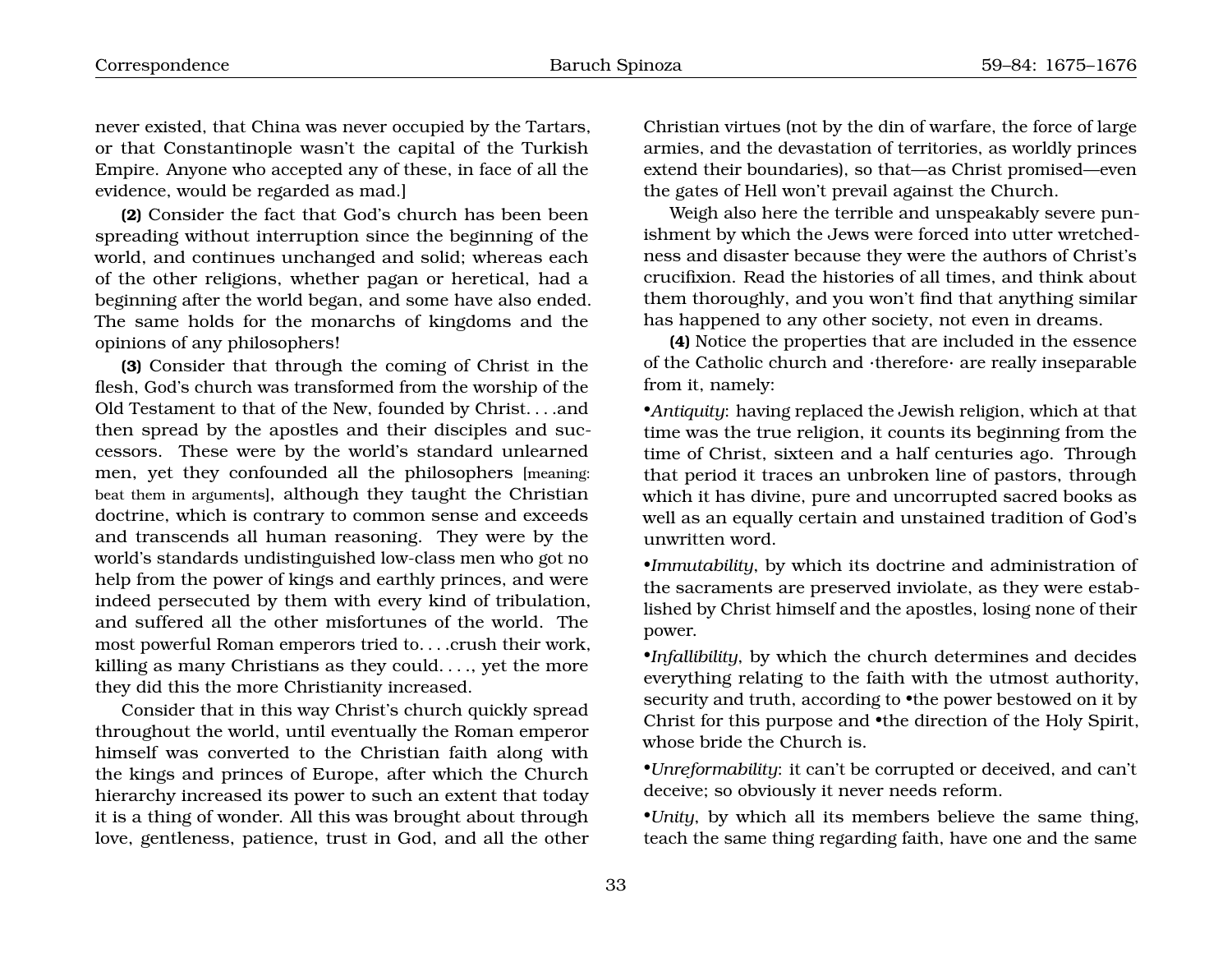altar and all the sacraments in common, and work together towards a single goal, obeying one another.

•*No soul is separable from it*, under any pretext whatever, without at once incurring eternal damnation, unless before death it is reunited with the church through repentance (from which it is evident that all heresies have departed from it, whereas it always remains the same as itself, constant, steadfast, and stable, as built on a Rock);

•Its *tremendous extent*, as it visibly spreads itself throughout the whole world. The same is not true of any other society schismatic, heretic, pagan—or of any other political regime or philosophical doctrine, because none of those do or can have the cited properties of the Catholic church.

•*Perpetuity to the end of the world*, concerning which the Way, the Truth and the Life himself [i.e. Jesus Christ] has made the church confident, and which is also manifestly demonstrated by the experience of all the properties mentioned, promised and given to it likewise by Christ himself, through the Holy Spirit.

**(5)** Consider that the admirable order by which the church, such an immense body, is directed and governed indicates plainly that it depends very particularly on God's providence and that its administration is arranged, protected and directed amazingly by the Holy Spirit (just as the harmony seen in all the things in this universe indicates the omnipotence, wisdom and infinite providence that has created and still preserves everything). In no other society is such an excellent and strict order preserved without interruption.

**(6)** Reflect on the following. Countless Catholics of each sex, many of whom are still alive today (I have known some of them), have lived wonderful and most holy lives, and have. . . .performed many miracles in the name of Jesus

Christ; every day many people undergo a sudden conversion from a bad life to a better, truly Christian and holy life; the holier and more perfect Catholics are, the humbler they are, the more they consider themselves unworthy. . . .; even the greatest sinners retain a proper respect for sacred things, confess their own wickedness, accuse their own vices and imperfections, and wish to be freed from them. . . . So it can be said that the most perfect heretic or philosopher who ever lived hardly deserves to be considered among the most imperfect Catholics. This clearly shows that Catholic teaching is the wisest, and wonderful in its profundity—in a word, that it surpasses all the other teachings in the world because it makes men better than those of any other society, teaches them the secure path to peace of mind in this life, and delivers the eternal salvation of the soul to be achieved after this.

**(7)** Reflect on the public confession of many heretics hardened in obstinacy, and of the most serious philosophers, that after receiving the Catholic faith they at last realised that they had been wretched, blind, ignorant—indeed foolish and mad—when in their pride and arrogance they falsely persuaded themselves that they were elevated above everyone else in teaching, learning, and perfection of life. Some of these went on to lead a holy life, leaving behind the memory of countless miracles. Some faced up to martyrdom cheerfully and with the greatest rejoicing. Some also (among them St. Augustine) became the subtlest, deepest, wisest and therefore most useful doctors of the church. . . .

**(8)** Finally, reflect on the wretched and restless life of the atheists. Although sometimes they manifest great cheerfulness and want to seem to be leading a pleasant life with great internal peace of mind, look at their unfortunate and horrible deaths. I myself have seen some examples of this, and I know of countless examples, from the accounts of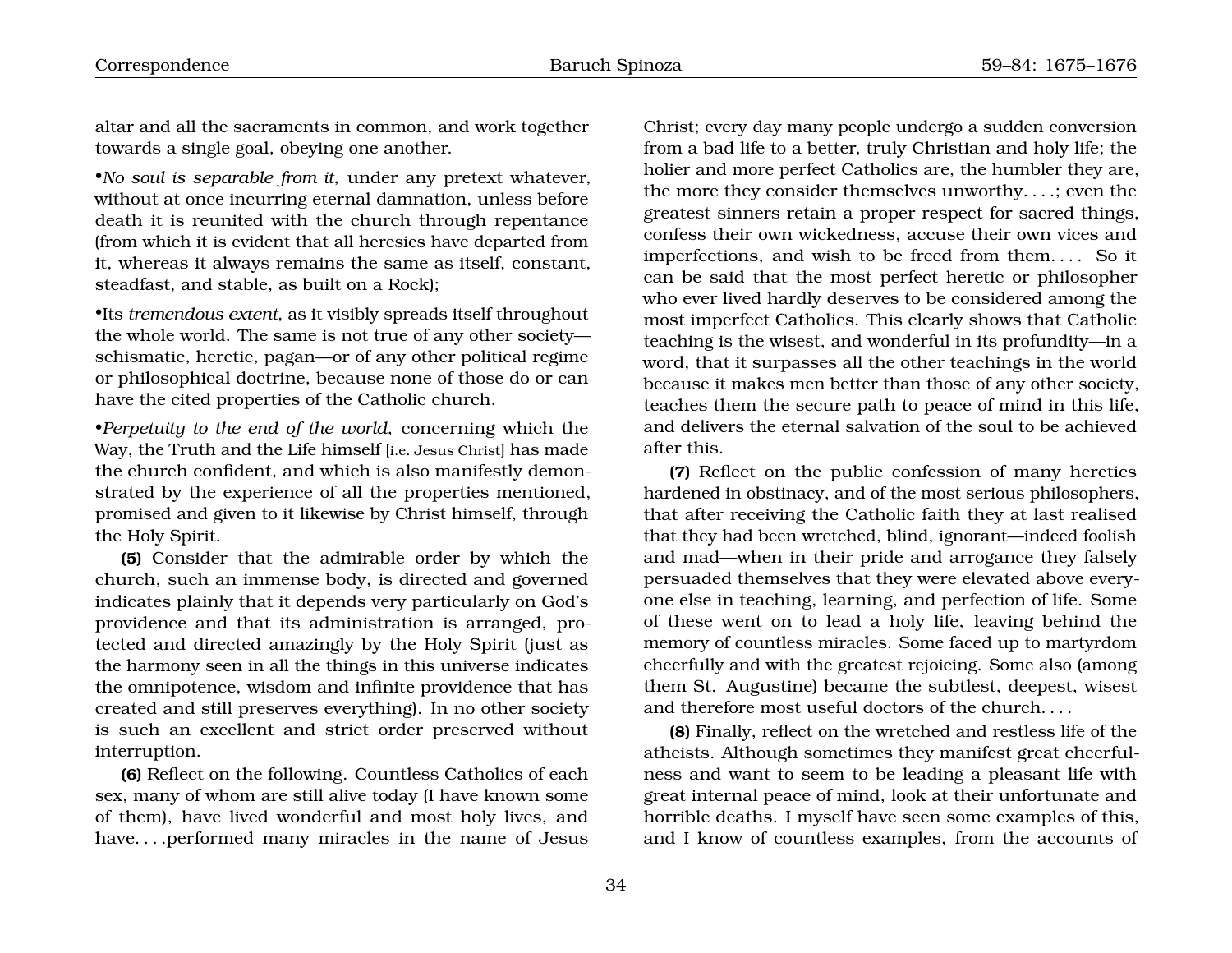others and from history. Learn from the example of these men to be wise while there is time.

I hope you see from this how rashly you are committing yourself to the opinions of your brain. For if Christ is the true God and is at the same time man, as is most certain, see what you are reduced to! For if you persevere in your abominable errors and most grievous sins, what else can you expect but eternal damnation? Reflect on how horrible that is. How little reason you have to mock the whole world (except for your wretched disciples)! How foolishly proud you are, puffed up with the thought of the excellence of your intelligence and with wonder at your vain, false and impious teaching! How shamefully you make yourself more wretched than the beasts by denying yourself freedom of the will! If you don't actually experience this freedom, how can you deceive yourself by thinking that you are worthy of the greatest praise, and indeed, of the most exact imitation?. . . .

Come to your senses, philosophic man. Recognise that what you deem foolishness is wise and what you deem wisdom is mad. Go from pride to humility and you will be healed. Worship Christ in the most holy Trinity, so that he may have mercy on your wretchedness, and receive you. Read the holy fathers and the doctors of the Church, and let them instruct you about what you need to do. . . .to have eternal life. Consult Catholic men who have been thoroughly instructed in their faith and are living a good life; they will tell you many things you never knew, things that will astound you.

I am writing this letter with a truly Christian intention: first, that you may know the love I have for you, although you are a pagan; and second, that I might call upon you not to persist in corrupting others too.

So I conclude with this: God wants to snatch your soul from eternal damnation, provided you are willing. Do not hesitate to obey the Lord, who has called you so often through others, and now calls you again, perhaps for the last time, through me. Having attained this grace by the inexpressible mercy of God himself, I pray that you will attain it also. Do not refuse. If you don't listen to God now when he is calling you, his wrath will be inflamed against you and you'll risk being left behind by his •infinite mercy and becoming a wretched victim of •divine justice, which consumes all things in its wrath. . . .

### <span id="page-16-0"></span>**67a. from Steno, 1675:**

I take it that you *are* the author of ·*Treatise on Theology and Politics*·; some say that you are, and I have reasons for thinking they are right. I notice that in that book you bring everything back to the public security, or rather to *your* security, which you say is the goal of public security; yet you have embraced means contrary to the security you desire, and have completely neglected the part of you whose security ought to be your sole concern.

That your means contradict your goal is evident from the fact that

•while seeking public peace, you throw everything into confusion, and that

•while striving to deliver yourself from all dangers, you needlessly expose yourself to the greatest danger.

That you have neglected completely the part of yourself to which you ought to be uniquely attached is established by the fact that you permit everyone to think and say what they like about God, provided it doesn't destroy the obedience which you say ought to be given not so much to God as to man. This amounts to equating all human goods with the goods of a civil order, thus restricting them to the goods of the body. You say that you reserve the care of the soul for philosophy, but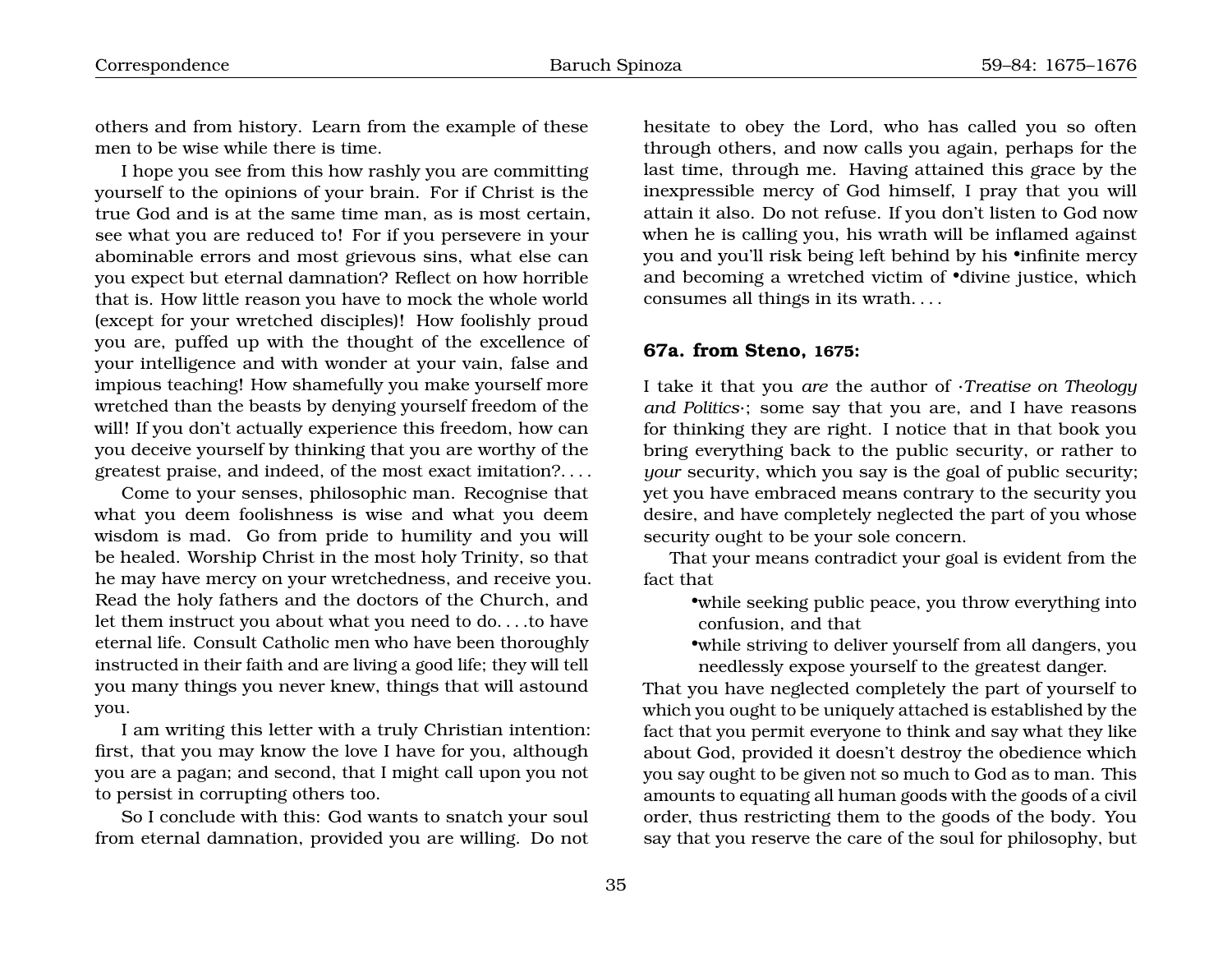that doesn't help you because your philosophy's treatment of the soul is based on ·mere· *suppositions*, and because you leave those unsuited to your philosophy in a condition of life like that of automata, devoid of a soul and born only for the body.

I see a man turning this way and that in this darkness, a man who was once a close friend of mine and who even now, I hope, is not an enemy (for I'm sure the memory of our former intimacy preserves even now a mutual love). And I remember that I too was once stuck in serious errors, even if not exactly the same ones. So the more clearly I see God's mercy to me in the size of the danger from which I have been liberated, the more I am moved by compassion to pray that you receive the same heavenly grace that Christ's kindness has brought to me. To add deeds to my prayers, I offer myself to you as most ready to examine with you all the arguments it may seem suitable to examine, to discover and maintain the true way to true security. Your writings show you to be very far from the truth, but the love of peace and of the truth that I have seen in you in the past, and that isn't yet quenched in this darkness, makes me hope that you'll lend a receptive ear to our church, provided you are given an adequate account of what it promises everyone, and what it offers those who are willing to approach.

The church promises everyone true security, eternal security, or the enduring peace which accompanies infallible truth; and it offers the necessary means for attaining such a great good, namely:

•a certain pardon for evil actions;

•a quite perfect standard for acting rightly;

•the true, effective perfection of all activities according to this standard.

It offers these things, not only to the learned, or to those endowed with a refined intelligence and plenty of free time, but indiscriminately to all people, of whatever age, sex or condition.

[This, Steno says, requires that that those who approach the church don't merely 'not resist, but cooperate'; but he goes on to say that they don't have to do this 'by their own forces'—all that's needed is 'not to deny assent and cooperation'. He continues:] If you haven't yet understood this, I am not surprised, and I won't try to make you understand. It is not in my power to do that.

[He says that he'll 'outline briefly the form of a Christian government', first describing the four stages in 'the life of each man infected with sins'. **(i)** The man always acts as though 'his thoughts were not subject to any judge'. He may say true things about God and the soul, but he treats them 'as if they were distant or external objects', so that what he says about them is 'always doubtful and often contradictory'. He is guilty of many vices (in thought if not in outer action) because his soul 'like a corpse, lacks a spirit to give life to its actions, and is moved by every puff of desire'. **(ii)** The man starts to take in that God is calling him, recognises 'by the beam of this supernatural light that many things are false in his opinions and defective in his actions, and commits himself totally to God'. **(iii)** His soul's continuous exercise of the virtues becomes ready to understand properly the mysteries hidden in sacred scripture, and understanding that it will have only when **(iv)** it 'begins to see God and achieves the wisdom of the perfect'.—And 'the whole program of Christianity' is aimed at bringing each sinner from stage **(i)** to stage **(iv)**.

[Steno exclaims about the success of the Catholic church in 'producing perfect examples of the virtues in every century'. He could give examples involving bishops, priests, severely disciplined monks, but he chooses to emphasize the moral splendours of •people converted from the worst life to the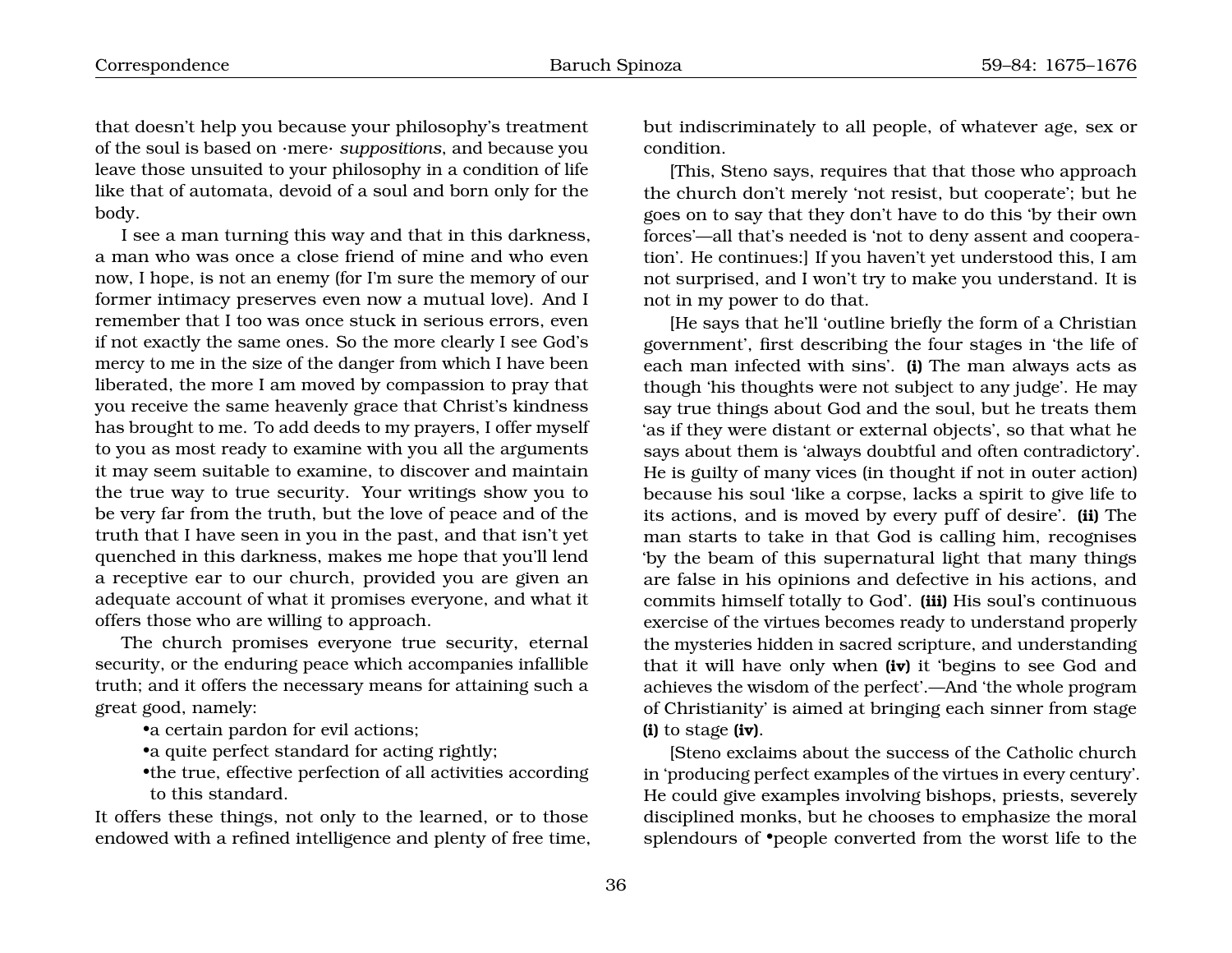most holy, and of •uneducated men and women 'who by the exercise of divine virtues were raised to understanding wonderful things about God and the soul', with the result that. among other things, they could perform miracles.]

I know what objections you can make to miracles. We aren't impressed by a miracle just because it is a miracle; but where we see a miracle bring about the perfect conversion of someone's soul from vices to virtues, we rightfully ascribe it to the author of all virtues. . . .

The church has always stood by its promises and still does, every day. You will see this if you study its past and present

•not in the books of our opponents, or by listening to those among us who haven't yet advanced beyond stage **(i)**,

•but from those who are considered true Catholics according to the profession of our own people,

this being the normal standard for inquiries into such subjects. . . . I beg you to examine our doctrines in our writings; your own teaching about the strength of prejudices will easily persuade you to do that.

[He won't cite Scripture in support of the Pope's authority, Steno says, because of the underlying conflict between Spinoza and the church regarding how Scripture should be interpreted. He goes on to say that the church's having a single head is intended so that 'matters of divine law or things that are necessary should always remain unchanged', whereas inessentials may change.]

Surely, therefore, if you are led by love of virtue and if you delight in the perfection of actions, you must inquire diligently into all the societies in the world. Nowhere else will you find the cultivation of perfection undertaken with such fervour, and brought to a conclusion with such happiness, as happens among us. . . .

. . . .Penetrate deeply into yourself and search your soul; if you examine everything properly you'll find it to be dead. You live among matter in motion, as if there weren't anything causing the movement. What you are introducing is a religion of bodies, not of souls. In the love of one's neighbour you •provide for the actions needed to preserve the individual and propagate the species, but •have little if any concern for the actions by which we acquire knowledge and love of our author. But you believe that everyone is dead with you, you who deny the light of grace to everyone because *you* haven't experienced it. Ignorant of the certainty of faith, which surpasses all demonstrations, you think the only certainty is demonstrative. Well, that certainty of yours that is confined within such narrow limits, is it demonstrative? I beg you to examine all your demonstrations and bring me even *one* concerning the way thinking and being-extended are united so that the cause of movement is united with the body that is moved.

But why do I ask you for *demonstrations* about these matters? You can't even explain to me how thought and extension are *probably* united. So without suppositions you can't explain. . . .pleasure or pain, or. . . .love or hate. The whole philosophy of Descartes, however diligently you have examined and reformed it, can't explain to me even this one single phenomenon: how the impulse of matter on matter is perceived by the soul united to the matter.

[In this paragraph, the Latin requires that 'you' be understood as plural; presumably Steno is addressing Spinoza and Descartes.] But what other notion of matter itself do you give us, I ask, beyond what you derive from a mathematical examination of quantity relating to shapes that no particle has been proved, except hypothetically, even to *have*? Nothing can be more contrary to reason than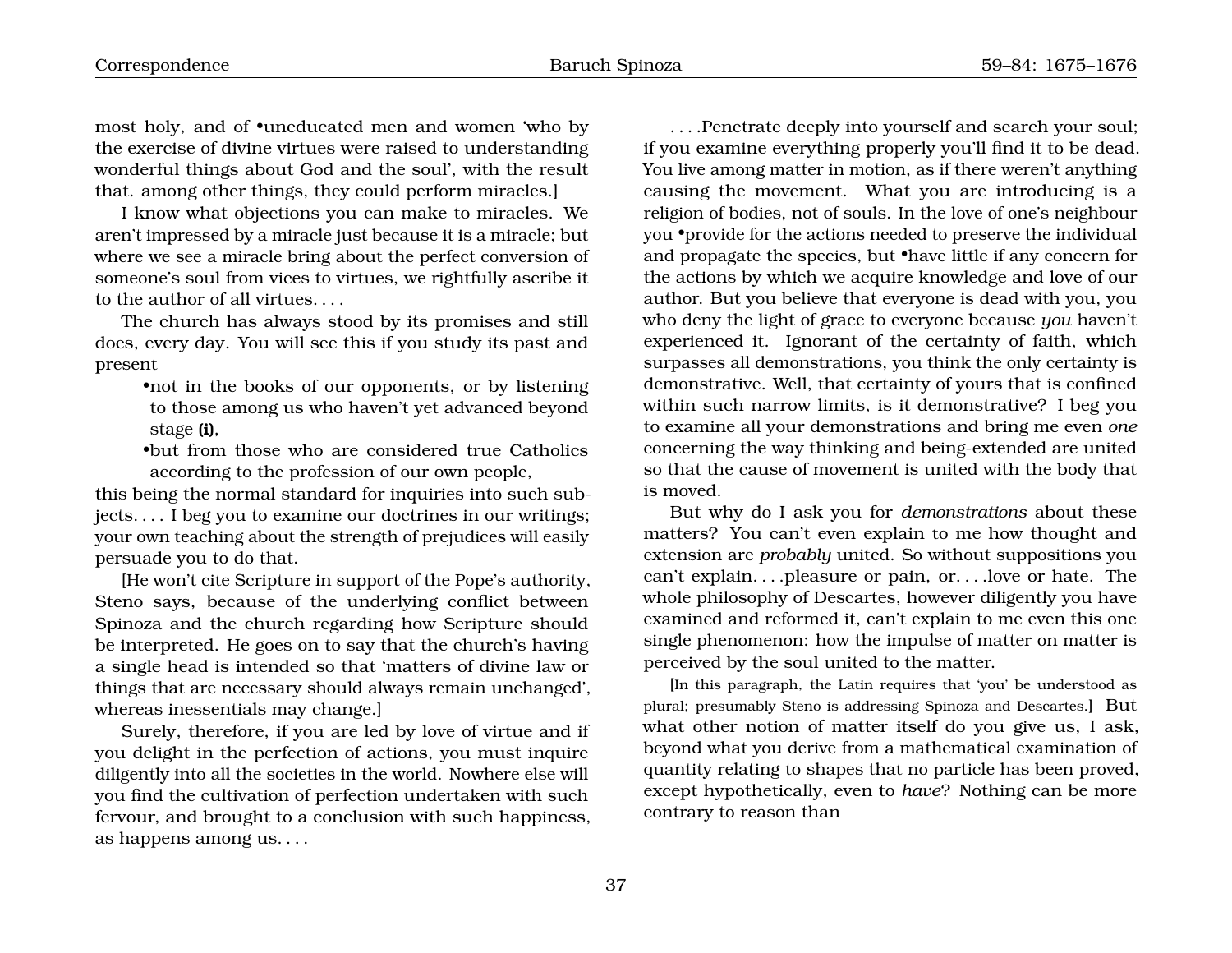•to deny the divine words of him whose divine works lie open to the senses, denying them because they're contrary to human demonstrations made by hypotheses; or

•to make a judgment about the state of the body which, having been glorified by the change from corruptible to incorruptible, is to be re-united with the soul,

given that you don't even understand the state of the body by whose mediation the mind perceives corporeal objects.

I'm convinced discovering' new principles for explaining the nature of God, of the soul, and of body, is the same as inventing fictitious principles. Reason itself teaches that it's contrary to divine providence that the true principles concerning those things should have been concealed from the holiest men for so many thousands of years, to be uncovered first in this century by men who haven't even achieved perfection in the moral virtues. . . .

Examine thoroughly the principles and doctrines of this philosophy, not among its enemies, not among those of its hangers-on whom either wickedness has united with the dead, or ignorance with children, but among its teachers who are perfect in all wisdom, and precious to God, and probably already participants in eternal life. Then you will recognise that the perfect Christian is the perfect philosopher, even if that person is only a little old woman, or a serving girl busy with menial chores, or someone scratching out a living by washing rags, a layman in the eyes of the world. . . .

If you wish, I will gladly take upon myself the task of showing you how the points in which your teachings depart from ours are partly inconsistent, and partly uncertain, although I might wish that as soon as you have recognised one or two errors in your doctrines, compared with the evident credibility in ours, you would make yourself a pupil of the teachers I have mentioned and that among the first fruits of your repentance you would offer God a refutation of your errors which you yourself have recognised by the illumination of the divine light, so that if your first writings have turned a thousand souls from knowledge of the true God, your recantation of them, confirmed by your own example, will bring a thousand thousands back to him with you. . . . With all my heart I pray for this grace for you.

#### <span id="page-19-0"></span>**68. to Oldenburg, reply to 62:**

At the time when I received your letter of 22.vii I went to Amsterdam to see to the publishing of the book I wrote to you about. While I was dealing with this, a rumour spread around that a book of mine about God was in the press, and that in it I tried to show that there is no God. Many people believed this. As a result certain theologians, perhaps the authors of the rumour, complained about me to the Prince and the magistrates. And the stupid Cartesians, to clear themselves of the suspicion of favouring me, as they are believed to do, wouldn't stop denouncing my opinions and writings everywhere. They haven't stopped yet.

Since I learned these things from trustworthy men who also told me that the theologians were setting traps for me everywhere, I decided to put off the publication I was planning, until I saw how the matter would turn out; and I resolved to tell you how I would then proceed. But every day the matter seems to get worse, and I'm not sure what to do.

But I don't want to delay longer my reply to you. First, thank you very much for your friendly warning. But I'd like a fuller explanation of it, telling me *which* of my doctrines you believe might seem to undermine the practice of religious virtue. For I believe that the doctrines that seem to me to agree with reason are also most conducive to virtue. Next, if it's not too much trouble, I'd like you to let me know the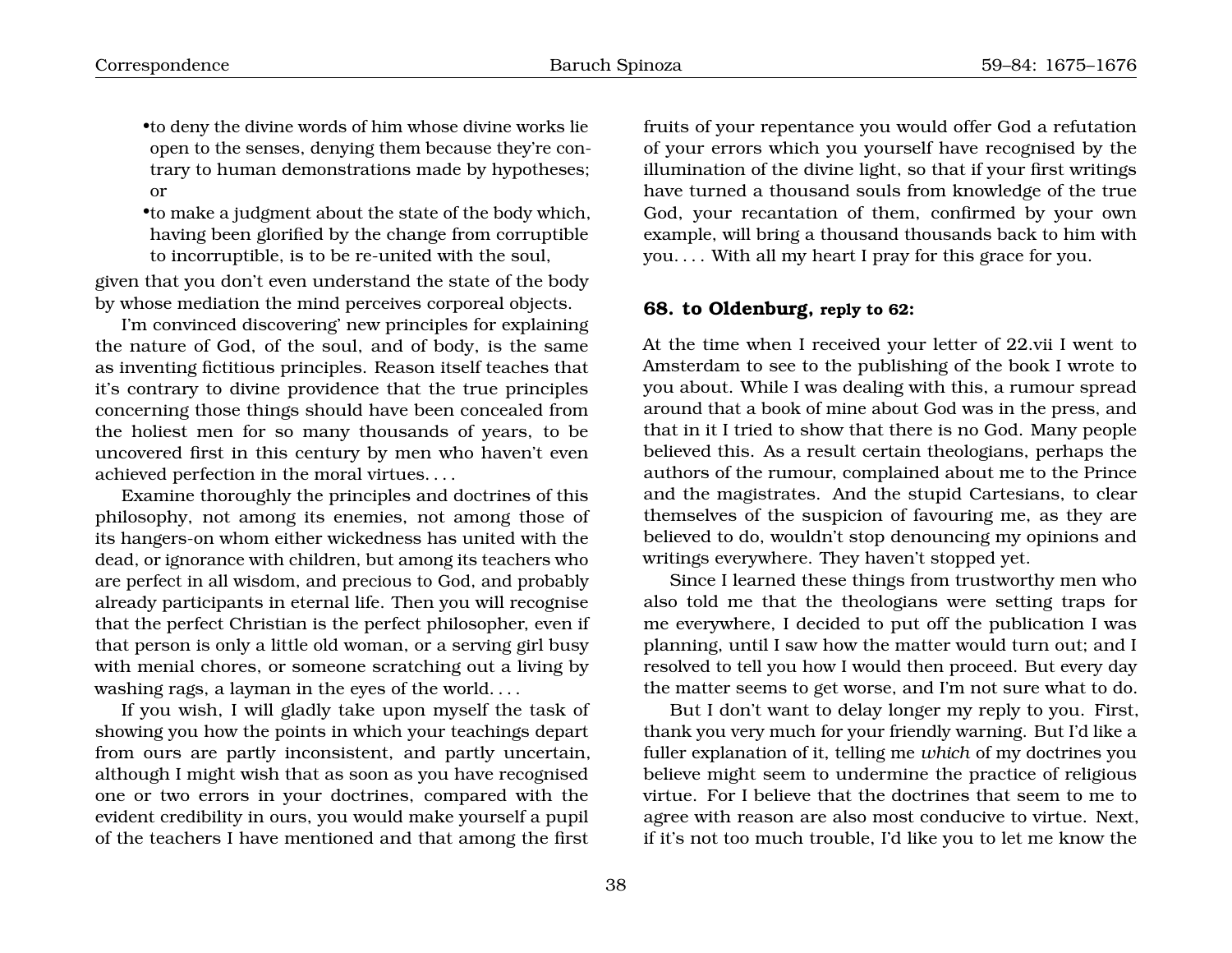passages in the *Treatise on Theology and Politics* that have caused learned men to have misgivings. For I want to make that Treatise clearer with certain notes, and to remove the prejudices against it if I can.

#### <span id="page-20-0"></span>**69. to van Velthuysen, no date:**

I am surprised that our friend Nieuwstad said that •I am considering a refutation of the writings that have for some time been coming out against my treatise, and that among other things •I am planning to refute your manuscript. I never thought of rebutting any of my opponents, so unworthy did they seem to me. And I don't remember that I said anything to Nieuwstad except that I planned to •clarify some more obscure passages in that treatise with notes, and to •attach your manuscript to them together with my reply, if this could be done with your permission, which I asked him to get from you. I added that if you withheld permission because I said certain things too harshly in my reply, you would have complete discretion to correct or delete them.

In the meantime, I am not at all angry at Nieuwstadt. Still, I did want to let you know how the matter stands, so that if I couldn't get your permission I would at least show that I didn't want to publish your manuscript against your will. I believe it can be done without any danger to your reputation, provided that your name isn't assigned to it; but I shall do nothing unless you grant me the right to publish it.

But to confess the truth, you would please me much more if you would write down the arguments by which you believe you can attack my treatise, and add them to your manuscript. I ask you most earnestly to do this. There is no-one whose arguments I would be more pleased to weigh carefully. I know that you are possessed only by a zeal for the truth, and I know the singular integrity of your heart, by which I urgently beg you not to hesitate to undertake this task. . . .

#### <span id="page-20-1"></span>**70. from Schuller, no date:**

I hope that my last letter, together with the process ·for transmuting metals· of the anonymous author, has been properly delivered to you, and at the same time that you are still well, as I myself am.

For three months I had no letter from Tschirnhaus, which led me to think that some calamity had happened to him on his trip from England to France. But now I rejoice to say that I have received a letter from him, which he asks me to share with you.

I am to convey to you, together with his most solicitous greetings, that he has arrived safely in Paris and met Huygens there, as we had advised him to. . . . He has accommodated himself to Huygens's temperament in every way, so that Huygens thinks very highly of him. He mentioned that you had commended Huygens's acquaintance to him, and that you valued his person highly. This pleased Huygens greatly; he replied that he values your person highly, and that recently he received the *Treatise on Theology and Politics* from you, which many people there think well of. They ask eagerly whether other writings by the same author have been published, to which Tschirnhaus has replied that he knew of none except the demonstration of Parts 1 and 2 of Descartes's *Principles*. He reported nothing else concerning you. He hopes that this ·report· will not be unwelcome to you.

Recently Huygens sent for Tschirnhaus and told him that Colbert [Chancellor of the Exchequer under Louis XIV] wanted someone to instruct his son in mathematics, and that if a position of this kind would please him Huygens would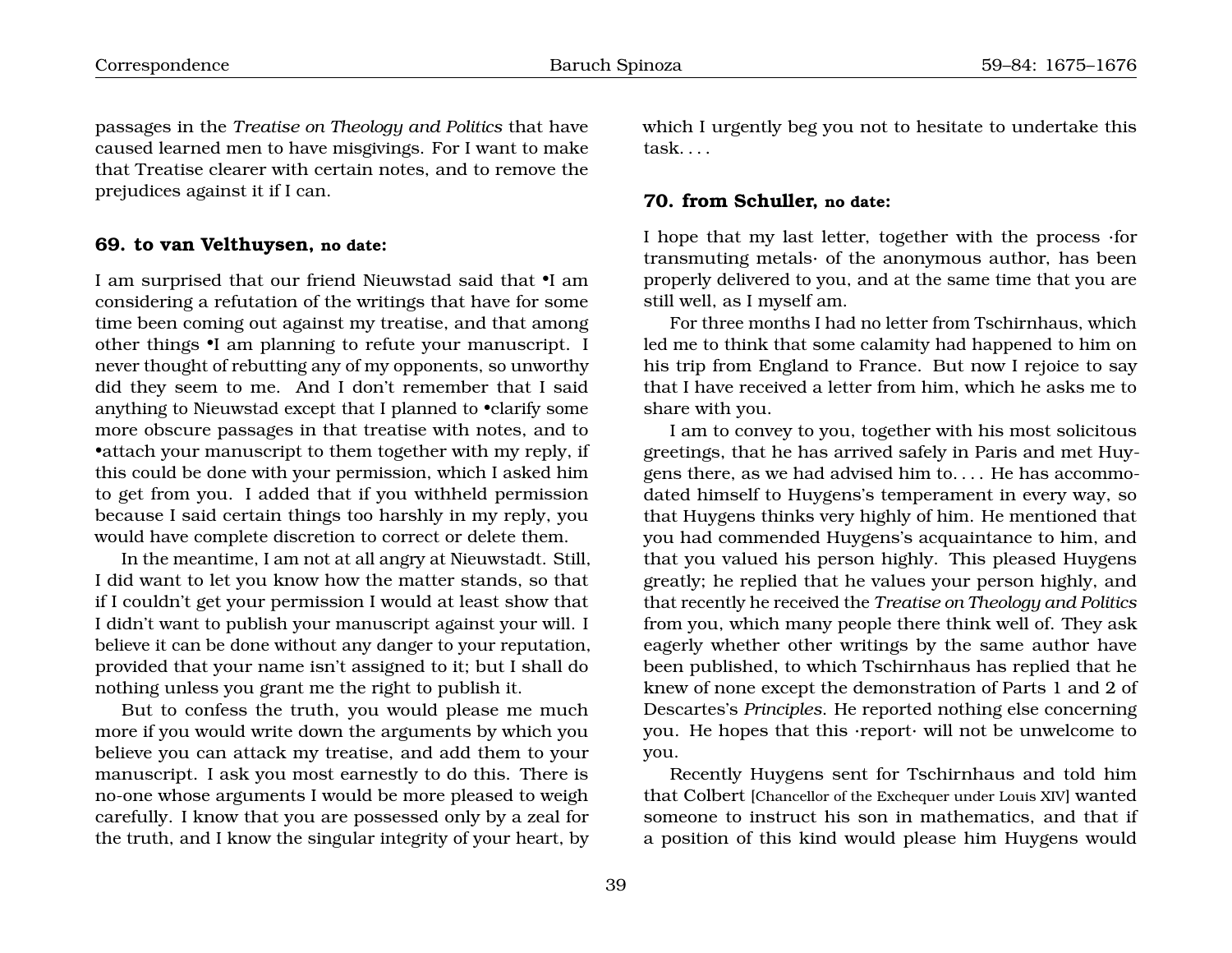arrange it. Tschirnhaus replied by seeking some delay, but eventually he said he was available. Huygens reported that this pleases Colbert greatly, especially since Tschirnhaus, not knowing French, will have to speak to his son in Latin.

Regarding the objection Tschirnhaus made most recently [in letter 65], he replies that those few words I had written at your request [relaying the contents of letter 66] have revealed your meaning to him more deeply, and that he had already entertained the same thoughts (since ·your words in the *Ethics*· chiefly admit of explanation in these two ways). But two reasons have led him to pursue the train of thought contained in the objection recently made.

First, that otherwise propositions 5 and 7 of book II seem to him to conflict with one another. In 5 it is maintained that objects are the efficient cause of ideas, which seems to be overturned by the demonstration of 7 because of its citation of axiom 4 of Part 1.

·Tschirnhaus writes·: 'Or (as I am inclined to think) I am not applying this axiom rightly, according to the intention of the author, which I would be glad to learn from him if he has time.

'The second reason that prevented me from following the explanation given was that in this way the attribute of thought is held to spread much more widely than the other attributes. But I don't see what stops •that from contradicting •the thesis that each attribute constitutes the essence of God.

'In any case, let me add this: if I can judge other understandings from my own, propositions 7 and 8 of part 2 will be very difficult to understand, because the author has chosen to provide them with such short demonstrations and not to explain them at greater length, no doubt because they seemed so evident to him.'

Tschirnhaus reports that in Paris he met a remarkably

learned man named Leibniz, who is very capable in the various sciences and also free of the common prejudices of theology. They have become close friends, because Leibniz like Tschirnhaus works continually on the perfection of the intellect and indeed values nothing more highly than this. . . . In morals, Tschirnhaus says, he is most well-versed and speaks without any influence of the affects, simply from the dictate of reason. In physics, and especially in metaphysical studies concerning God and the soul, he continues, he is most expert.

He concludes that Leibniz is most worthy of having your writings communicated to him, if you give your permission. He believes that 'great advantage will come to the author from this', as he promises to show fully if it pleases you. But if not, be assured that he will honourably keep your writings secret, as he has promised. So far he hasn't as much as mentioned them.

This same Leibniz thinks very well of the *Treatise on Theology and Politics*, on the subject of which you may remember receiving a letter from him [a letter that we don't have]. Unless there is some weighty reason against it, please don't be reluctant to permit this in keeping with your generous kindness. . . .

#### <span id="page-21-0"></span>**71. from Oldenburg, 15.xi.1675:**

As far as I can see from your last letter, the publication of the book you intended for the press remains in danger. I approve your programme for the book, in which you indicate that you want to clarify and soften things that readers found troubling in the *Treatise on Theology and Politics*. These, I should think, are especially the passages that seem to speak ambiguously about **(a)** God and Nature, two things that many people think you run together. Also, to many you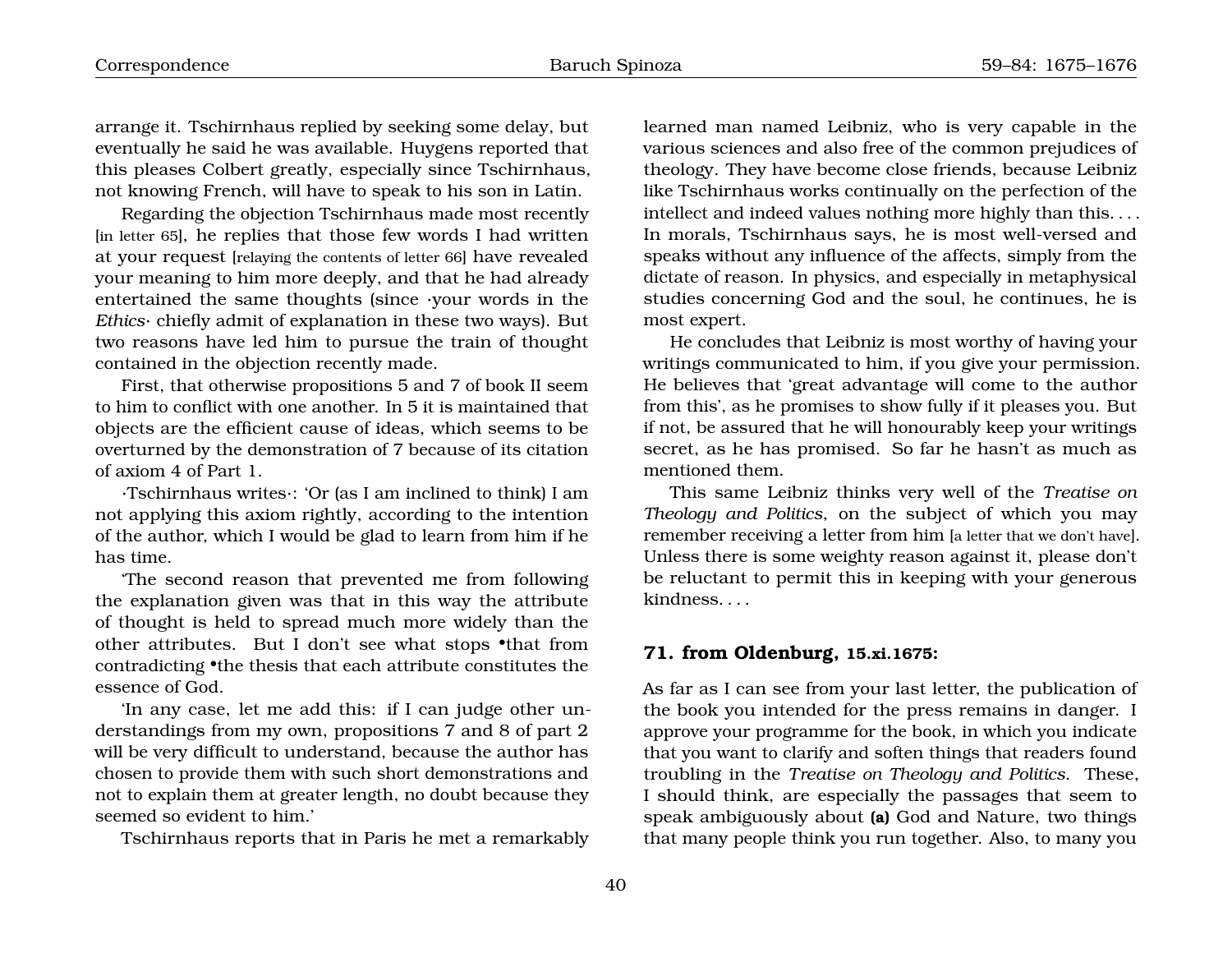seem to deny **(b)** the authority and value of miracles, which most Christians are convinced are the only possible support for the certainty of divine revelation. And they say that you conceal your opinion regarding **(c)** Jesus Christ, the redeemer of the world and only mediator for men, and regarding his incarnation and atonement ·for mankind's sins·. They ask that you reveal clearly your thinking on these three points. If you do this, in a way that pleases intelligent Christians who value reason, then I think your affairs will be safe. . . .

#### <span id="page-22-0"></span>**72. to Schuller, 18.xi.1675:**

I was pleased to learn from your letter, which I received today, that you are well and that our Tschirnhaus has successfully completed his trip to France. In his conversations about me with Huyghens, he conducted himself very wisely, in my judgment at least. I am delighted that he has found such a favourable opportunity for the goal he had set himself.

But I don't see why he thinks that axiom 4 of part 1 contradicts proposition 5 of part 2. The proposition says that the essence of each idea has God for a cause insofar as he is considered as a thinking thing; while the axiom says that the knowledge or idea of an effect depends on the knowledge or idea of its cause.

To confess the truth, I don't follow what you write about this; I think there has been a slip of the pen either in your letter or in Tschirnhaus's copy ·of the *Ethics*·. You write that proposition 5 says that *ideata* [= 'the things that ideas are ideas *of* '] are the efficient cause of ideas; in fact proposition 5 explicitly denies this. . . . It would be pointless for me to write more fully about this now; I should wait until you explain his mind more clearly to me and I know whether he has an adequately corrected copy of the work.

I believe that I know from letters the Leibniz of whom

he writes, but why this counsellor in Frankfurt has gone to France I do not know. Judging from his letters he seems to have a liberal understanding and to be knowledgeable in every science. But I don't think it would be wise to entrust my writings to him so quickly. I should like to know first what he is doing in France, and to hear Tschirnhaus's judgment on him after he has associated with him longer and knows his character better. . . .

I haven't yet tried to test the process of your author, and I don't think I'll be able to focus my mind on it. The more I think about the thing itself [i.e. about what the process is supposed to *do*], the more convinced I am that you haven't made gold but only separated out a little that was hidden in the antinomy. But more of this on another occasion. . . .

# <span id="page-22-1"></span>**73. to Oldenburg, no date:**

Last Saturday I received your very short letter of 15.xi, in which you point out things in the *Treatise on Theology and Politics* that have troubled readers. However, I had hoped also to learn from your letter *what* the opinions are that—as you had warned me previously—seem to undermine the practice of religious virtue. But to explain my intention regarding the three points you mention, I say:

**(a)** My opinion concerning God and Nature is far different from the one modern Christians usually defend. I maintain that God is the indwelling cause of all things, not the cause from outside. In saying that all things are in God and move in God I am agreeing with Paul [*Acts* 17:22–31] and perhaps also with all the ancient philosophers, though in another way; and, I would venture to say, also with all the ancient Hebrews, as far as it's legitimate to conjecture from traditions that have been corrupted in many ways. But some people think the *Treatise on Theology and Politics* rests on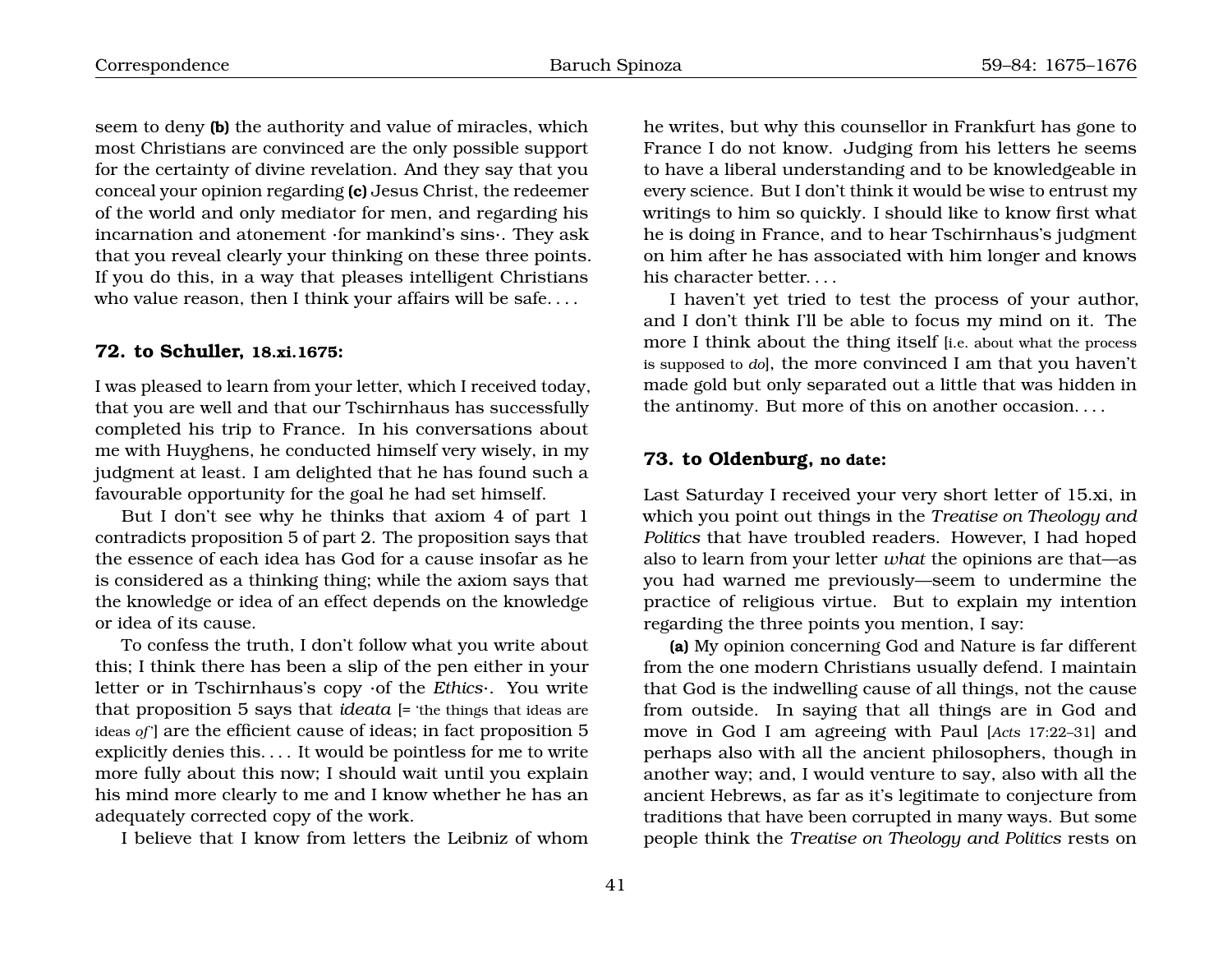the assumption that God is one and the same as 'Nature' understood as a mass of corporeal matter. This is a complete mistake.

**(b)** Regarding miracles, I on the contrary am convinced that the certainty of divine revelation rests only on the wisdom of the doctrine, not on miracles, i.e. on ignorance ['on the contrary' because Oldenburg had said that most Christians are convinced of the opposite view]. I have shown this at sufficient length in chapter 6, on miracles. Here I add only that in my view the chief difference between religion and superstition is that one had wisdom as its foundation and the other has ignorance. This, I think, is why Christians are distinguished from others not by faith, not by loving-kindness, not by the other fruits of the Holy Spirit, but only by opinion: because like everyone else they defend themselves only by miracles, i.e. by ignorance, which is the source of all wickedness. And thus they turn faith into superstition, even if it is true. But I doubt very much whether kings will ever permit the use of a remedy for this evil.

**(c)** For salvation there's absolutely no need to know Christ according to the flesh. We must think quite differently about that eternal 'son of God', i.e. God's eternal wisdom, which has manifested itself in all things but most in the human mind and most of all in Christ Jesus. No-one can attain blessedness without the wisdom that teaches—as nothing else does—what is true and false, good and evil; this wisdom was manifested most through Jesus Christ, so his disciples also preached it as it had been revealed to them, showing that they could pride themselves beyond other people in that spirit of Christ. As for what certain churches *add* to this—that God assumed a human nature—. . . .they seem to me to speak no less absurdly than if someone said that a circle has assumed the nature of a square.

I think these words will be enough to explain what I think

about those three points. You'll know better than I whether it will please your Christians acquaintances.

#### <span id="page-23-0"></span>**74. from Oldenburg, no date:**

Since you seem to reproach me for excessive brevity, I shall remove that fault this time by excessive prolixity! You had expected an account of the opinions in your writings that seem to your readers to destroy the practice of religious virtue. I shall say what distresses them most. You seem to build on a fatal necessity of all things and actions; but once that has been granted, they say, the sinews of all laws, of all virtue and religion, are cut, and all rewards and punishments are useless. They think that whatever compels or implies necessity *excuses*, so that ·on your view· no-one will be inexcusable in the sight of God. If we act by the fates, and everything. . . .proceeds along an inevitable path, they don't see what room there is for guilt or punishments. It's quite hard to say what means there are to untie this knot. I want to know what help you can offer in this matter.

Regarding your opinion about the three points I raised, which you think fit to reveal to me, the following things need to be asked ·about two of them·.

**(b)** In what sense do you take miracles and ignorance to be equivalent, as you seem to do in your most recent letter? The raising of Lazarus from the dead, and the resurrection of Jesus Christ from death, seem to surpass the whole power of created Nature and to belong only to the divine power. Of course this exceeds the limits of a finite intelligence, but that doesn't mean that it involves culpable ignorance. It is fitting—don't you agree?—for a created mind to recognise in an uncreated mind and supreme Divinity

•knowledge that enables it to penetrate into things whose reason we puny humans can't explain; and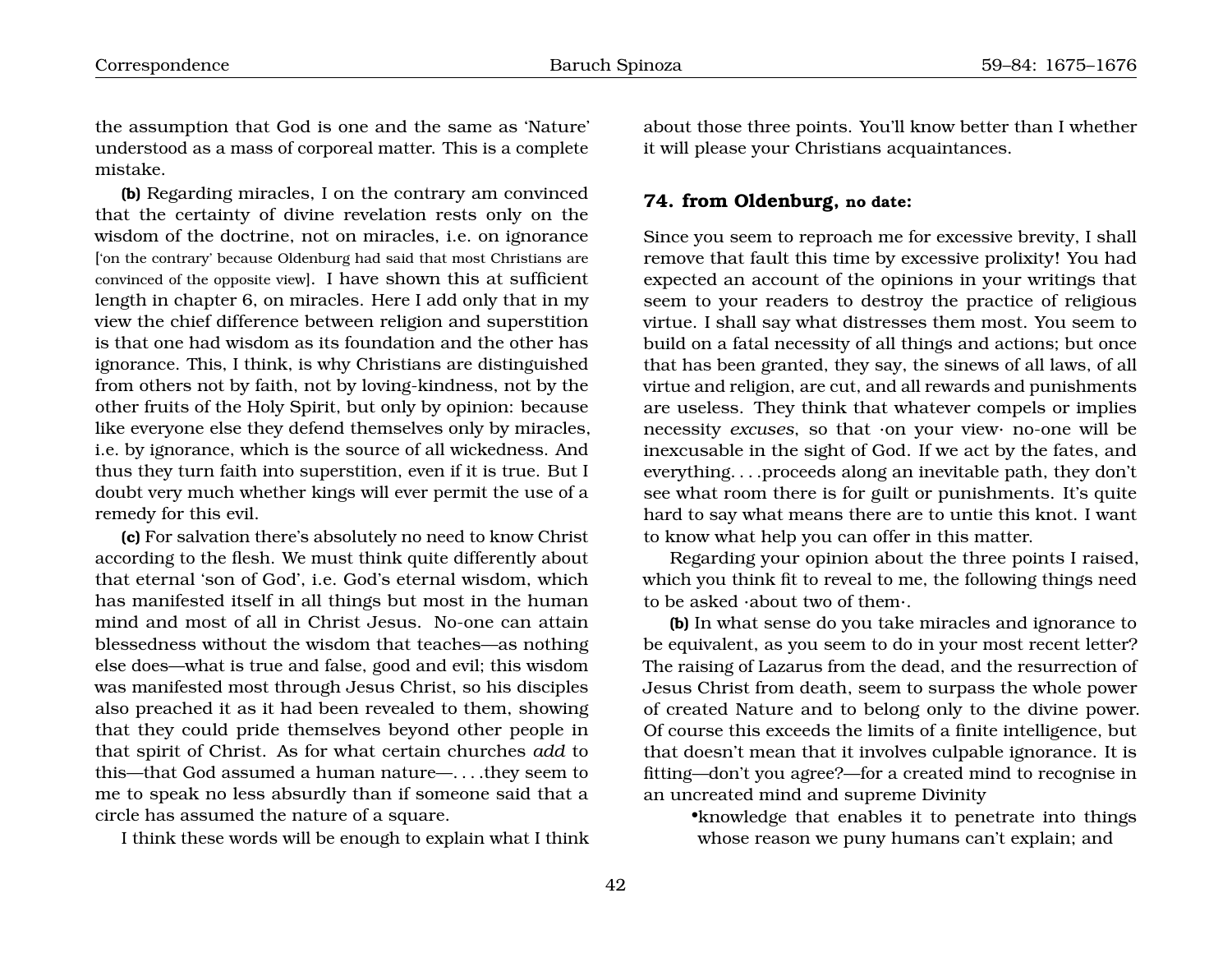•power that enables it to do things whose means we puny humans can't provide.

We are men, and it seems that nothing human should be considered alien to us.

**(c)** Since you admit that you cannot grasp the doctrine that God really assumed a human nature, it is proper to ask you how you understand the passage [*John* 1:14] in our Gospel which affirms that 'the word became flesh,' and in the letter to the Hebrews the affirmation that 'the son of God assumed not ·the nature of· the angels, but ·that of· the seed of Abraham'. [The added phrases follow previous translators' view about what Oldenburg meant to say.] I should think that the whole tenor of the Gospel is this: that the only begotten son of God, the Word, who both was God and was with God, showed himself in human nature and by his passion and death paid the ransom for us sinners, the price of our redemption. I would be very glad to learn what should be said about passages like these, to support the truth of the Gospel and of the Christian religion, which I think you support.

I had intended to write more, but I've been interrupted by visiting friends, to whom I think it wrong to deny the duties of politeness. But the things I've thrown together in this letter may have been enough. . . .

#### <span id="page-24-0"></span>**75. to Oldenburg, no date:**

At last I see what you were asking me not to make public. But because this is the principal foundation of everything in the treatise I had decided to publish, I want to explain to you briefly how I maintain the fatal necessity of all things and actions. I don't subject God to fate, but I conceive that all things follow with inevitable necessity from the nature of God. Everyone thinks that it follows necessarily from God's nature that God understands himself, but no-one thinks

that God is compelled by some fate. Rather they think he understands himself completely freely, even if necessarily.

This inevitable necessity of all things doesn't destroy either divine or human legislation. The moral teachings themselves, whether or not they take the form of law or legislation from God himself, are divine and salutary [see Glossary]. The good that follows from virtue and the love of God will be just as desirable whether we get it •from God as a judge or •as something emanating from the necessity of the divine nature. The bad things that follow from evil actions and affects won't be any less frightful because they follow from them necessarily. And whether we do the things we do necessarily or contingently, we are still led by hope and fear.

Next, the only reason men are inexcusable before God is that they're in his power as clay is in the power of the potter, who out of one batch of clay makes some vessels for honour and others for dishonour [echoing *Romans* 9:20–21]. If you would attend a little to these few things, I'm sure you could easily reply to all the arguments that can be raised against this opinion, as many have already experienced with me.

I have equated miracles with ignorance because those who try to base the existence of God and religion on miracles want to show something obscure by something else more obscure that they are completely ignorant of. . . . For the rest, I think I have explained my position on miracles sufficiently in the *Treatise on Theology and Politics*. Here I add only this one thing, ·about Christ's reported resurrection·:

If you attend to the following things—

•·the risen· Christ didn't appear to the Senate, Pilate, or any of the unfaithful, but only to the saints;

•God has neither a right hand nor a left, and is not in any place but is everywhere according to his essence; •matter is everywhere the same;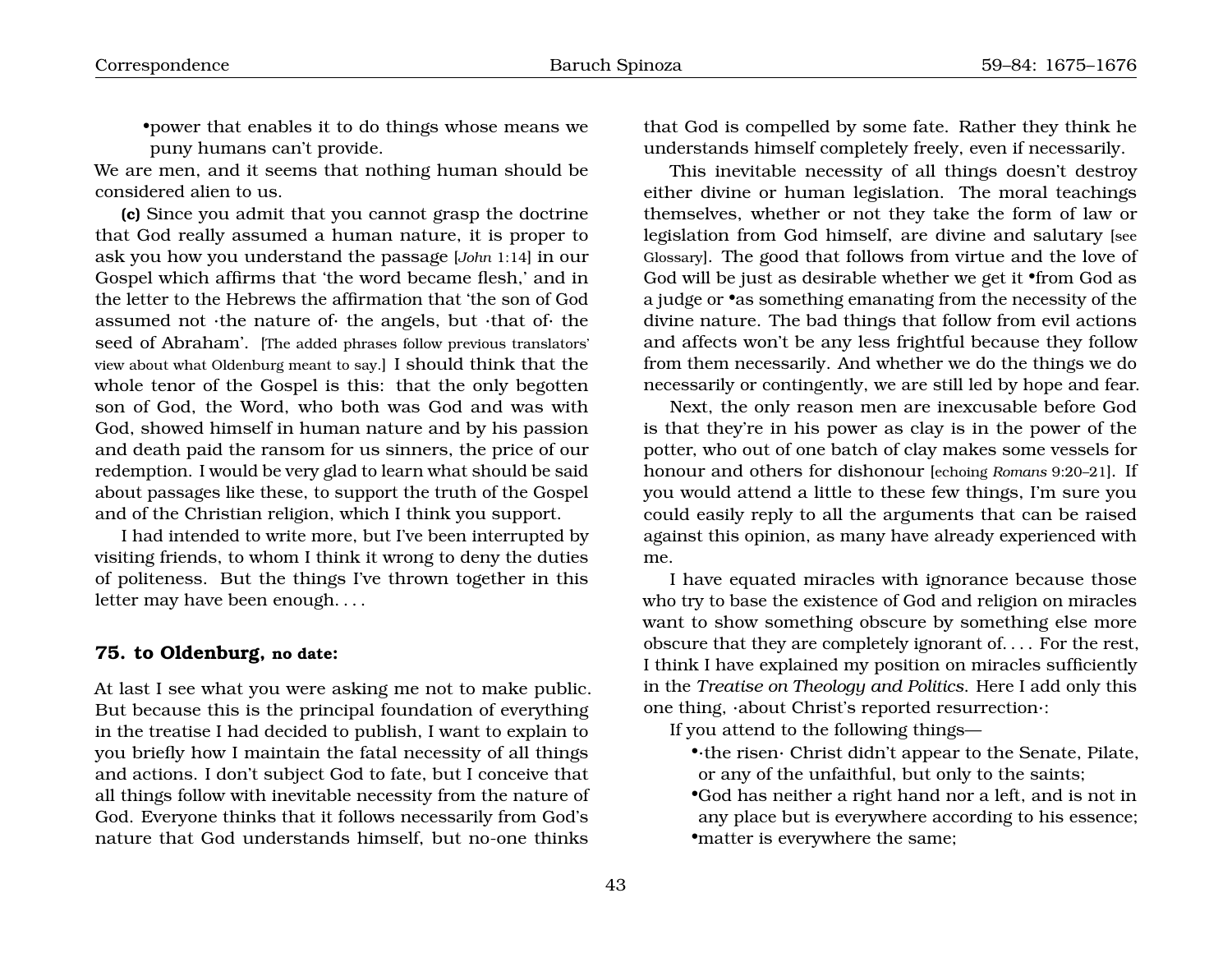•God doesn't manifest himself outside the world in that imaginary 'space' they have invented; and finally •the structure of the human body is kept within its proper limits only by the weight of the air

—you will easily see that this appearance of Christ was not unlike God's appearance to Abraham when he saw three men whom he invited to eat with him [*Genesis* 18:1–8]. You will say: 'But all the apostles believed completely that Christ was resurrected from the dead and really ascended into heaven.' I don't deny this. For Abraham also believed •that God had dined with him; and all the Israelites believed •that God descended from heaven to Mt. Sinai, surrounded by fire, and spoke directly to them [*Exodus* 19:18–24], although these and many other things of this kind were apparitions—revelations adjusted to fit the grasp and opinions of the men God wanted to reveal his mind to.

I conclude, therefore, that Christ's resurrection was really spiritual, and was revealed only to the faithful according to their power of understanding; that is, I take it that •Christ was endowed with eternity, •that he rose from 'the dead' (in the sense *he* gave that phrase when he said 'let the dead bury their dead' [Matthew 8:22]), and *•that his life and death* provided an example of singular holiness which his disciples could follow and in that way be 'raised from the dead'.

It wouldn't be hard to explain the whole teaching of the Gospel according to this hypothesis. Indeed it's only on this hypothesis that Paul's arguments in 1 *Corinthians* 15 can be explained; interpreted according to the common hypothesis, they seem weak and can easily be refuted—not to mention the fact that the Christians have interpreted spiritually all the things the Jews interpreted in terms of the flesh.

Like you, I recognise human weakness. But do you think that we puny men have so much knowledge of Nature that we can determine how far its force and power extend

themselves, and what surpasses its force? To claim to have this knowledge is *arrogant*, so it isn't wrong or boastful to explain miracles through natural causes as far as possible. As for things that we can't explain but can't show to be absurd, it will be best to suspend judgment about them, and to base religion only on the wisdom of ·its· teaching.

You think that the passages in the Gospel of John and the letter to the Hebrews are incompatible with what I have said, but that's because you understand the phrases of eastern languages in terms of European ways of speaking. It's true that John wrote his Gospel in Greek, but he still hebraizes. Anyway, when Scripture says that God manifested himself in a cloud, or that he dwelt in the tabernacle, and in the temple, do you believe that God himself took on the nature of a cloud, and a tabernacle, and a temple? ·Of course you don't·! Well, that is the most that Christ said of himself: that he was the temple of God, because. . . .God manifested himself most in Christ. To express this more powerfully, John said that 'the word became flesh'. But enough of these things.

## <span id="page-25-0"></span>**76. to Burgh, reply to 67:**

I could hardly believe it when others told me, but now I have it from your letter: you have not only joined the Roman church but have become a vehement defender of it, and have already learned to revile your opponents and rage against them impudently and aggressively.

I hadn't intended to reply to your letter. I was certain that to restore you to yourself and your family you needed the passage of time more than you needed argument, not to mention other reasons that you approved in our conversation about Steno, whose footsteps you are now following. But friends who had had great hopes for you because of your natural ability pressed me •not to fail in the duty of a friend,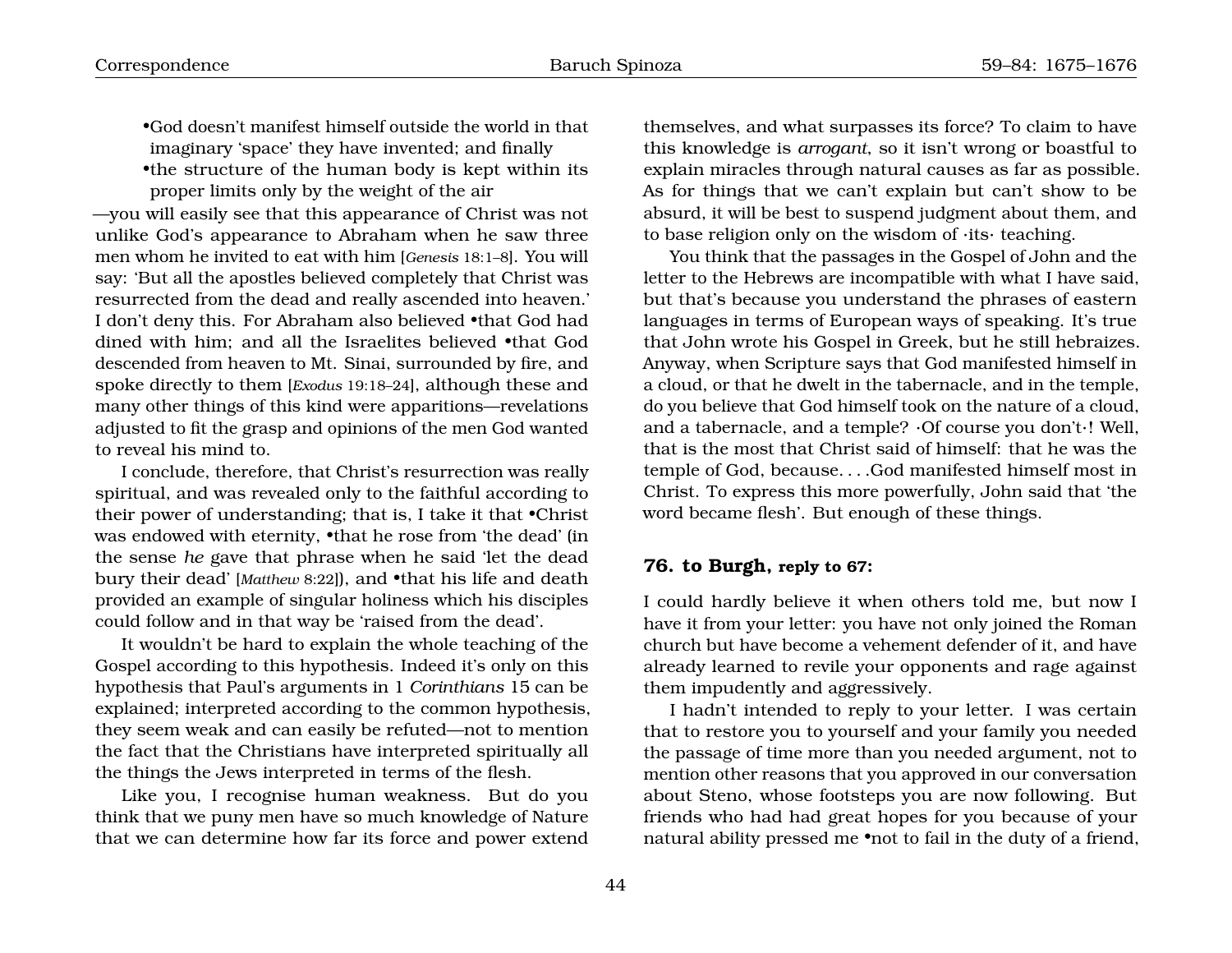•to think of what you recently were rather than of what you are now, and so on. So I have finally been persuaded to write you these few lines, asking you earnestly to be so kind as to read and weigh them fairly.

Opponents of the Roman church usually relate the vices of the priests and popes, but I shan't try in that way to turn you away from them. Those stories are often brought up maliciously, more to irritate than to instruct. I concede that the Roman church contains more men of great erudition and personal virtue than any other Christian church. (That's because it has more members than any other Christian church, and therefore more men of every kind.) But if you haven't lost your memory along with your reason, you can't deny that in every church there are many honourable men who worship God with justice and loving-kindness. We know many men of this kind among the Lutherans, the Reformed, the Mennonites, and the Enthusiasts; and among others there are your own ·Protestant· ancestors, who in the time of the Duke of Alva suffered all kinds of torture for the sake of religion, with equal constancy and freedom of mind.

So you ought to concede that holiness of life is not exclusive to the Roman church, but is common to all. And because we know by this—as I say with the apostle John (4:13)—that we remain in God, and God remains in us, it follows that whatever distinguishes the Roman church from the others is completely superfluous and thus has been established only by superstition. For as I have said, with John, the unique and most certain sign of the true universal faith is *justice and loving kindness*. They are the true fruits of the Holy Spirit; wherever they are present, Christ is really present; wherever they are absent, Christ is absent; for only by the spirit of Christ can we be led to the love of justice and loving kindness. If you had been willing to weigh these things rightly, you wouldn't have lost yourself, and you wouldn't have driven your parents, who are now lamenting your misfortune, into bitter grief.

However, I return to your letter, in which first you lament that I let myself be led astray by the Prince of wicked spirits. Cheer up! and return to yourself. When you were in possession of your faculties, unless I'm mistaken, you worshipped an infinite God by whose power absolutely all things happen and are preserved. But now you are dreaming that •there's a Prince, an enemy of God, who against God's will leads astray and deceives most men (good ones are rare), and that •for that reason God hands these men over to this master of wicked acts to be tortured to eternity. So divine justice allows the Devil to deceive men with impunity, but the men the Devil has wretchedly deceived and led astray don't go unpunished.

Would these absurdities still have to be tolerated if you worshipped an infinite and eternal God, instead of *that* one. . . .? And you weep that I am wretched? And you call my philosophy, which you have never seen, a fable? Young man bereft of understanding, who has bewitched you into believing that ·in the Eucharist· you are eating that highest and eternal being and have him in your intestines?

Yet you seem to want to use *reason*, and you ask me: 'How do you know that your philosophy is the best of all that ever were, are, or will be taught?' I can ask you the same thing, with far better right. For I don't presume that I have discovered the best philosophy, but I know that I understand the true one. How do I know this? In the same way that you know the three angles of a triangle to be equal to two right angles. No-one will deny that this is enough—as long as his brain is healthy and he isn't dreaming of foul spirits who fill us with false ideas that are like true ones. For the true is the indicator both of itself and of the false.

But you, who presume that you have at last discovered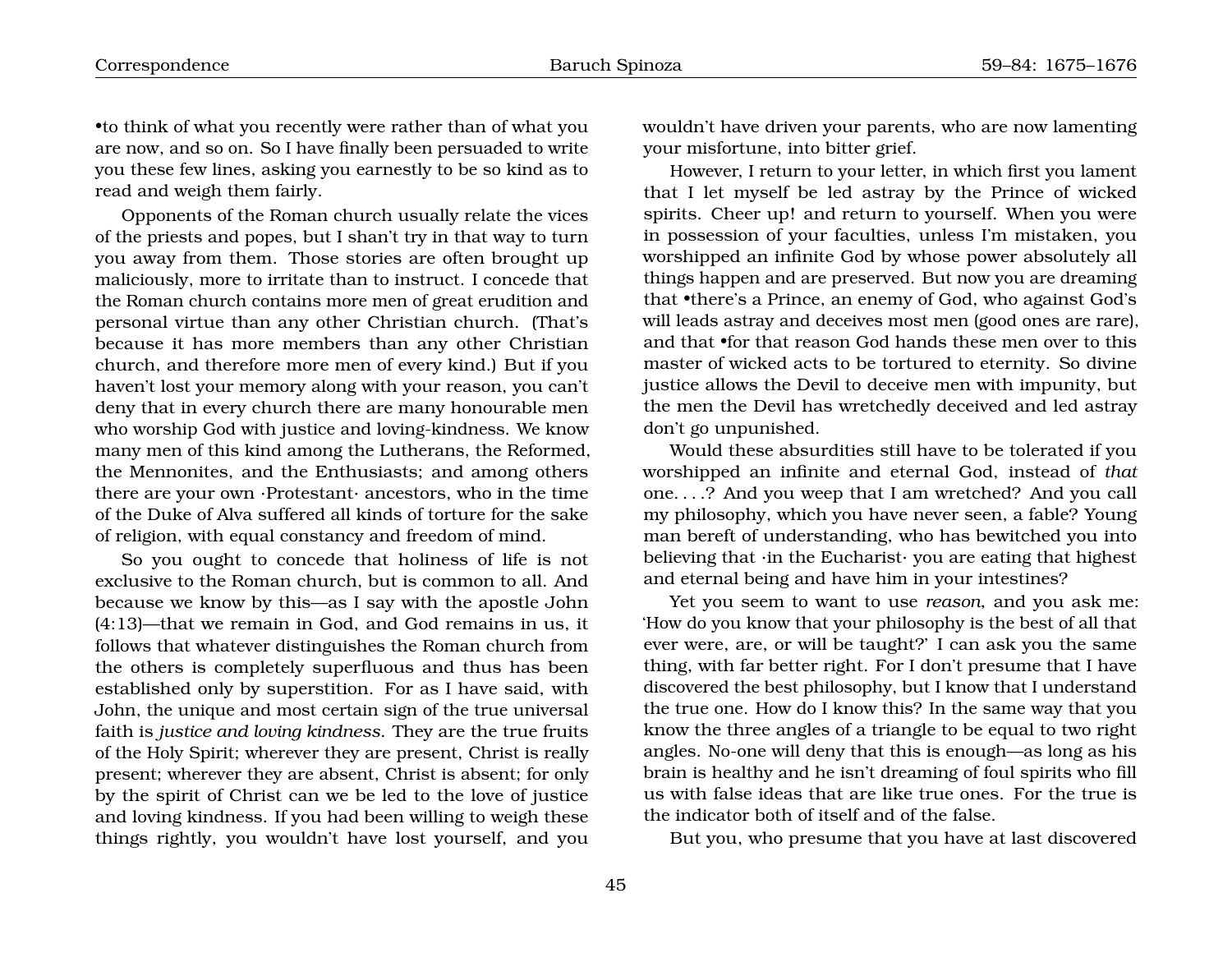the best religion—or rather the best men, to whom you have abandoned your credulity—how do you know that they *are* the best among all those who ever did, do, or ever will teach other religions? Have you examined all those religions, both ancient and modern, that are taught here and in India and everywhere throughout the globe? Even if you had examined them properly, ·I would still ask· how do you know you have chosen the best? since you cannot give any reason for your faith.

You will say that you're trusting in the internal testimony of the spirit of God, and that the others are led astray and deceived by the Prince of wicked spirits. But all those others will make the same boast about *their* teachings.

As for what you add about the common agreement of many thousands of men, and about the uninterrupted succession of the Church, etc.—that's the same old song of the Pharisees [referring to the adherents of the rigidly ritualistic Judaism of his own time.] With no less confidence than the adherents of the Roman church, they display many thousands of witnesses who report •things they have heard as •things they have experienced, with as much stubbornness as the Roman witnesses. They trace their lineage all the way back to Adam, and they boast with equal arrogance that their church has spread to this day, and remains unchanged and genuine, in spite of the hostility of the pagans and the hatred of the Christians.

They defend themselves most of all by their antiquity. They claim, unanimously, that their traditions were received from God himself, and that they alone preserve his written and unwritten word. No-one can deny that all heresies have left them, but that they have remained constant for thousands of years without any state compulsion, solely by the effectiveness of ·what I call· their superstition. The miracles they tell of are enough to weary a thousand babblers.

What they are most proud of is that they count far more martyrs than any other nation, and that the number of those who have suffered for the faith they profess increases daily. This is not a fable. I myself know among others a certain Juda, known as 'Juda the Faithful' [a Spanish nobleman who converted to Judaism] who in the midst of the flames, when he was already thought to be dead, began to sing the hymn 'To thee, Lord, I offer my soul. . . ', and in the middle of it he breathed his last.

I grant that the organisation of the Roman church, which you praise so highly, is well-designed politically and profitable for many. I don't believe there's any order more suitable for deceiving the people and repressing men's minds except for the Mahommedan church, which surpasses it by far because it has had no schism ever since it began. [Spinoza is clearly unaware of the division in Islam between the Sunnis and the Shiites, which began immediately after the death of Mohammed.—note by Curley]

So if you make the calculation correctly, you'll see that only your point **(3)** [on page [33](#page-11-0)] is in favour of the Christians: namely, that unlearned and base men were able to convert almost the whole world to the faith of Christ. This, though, supports not the Roman church but everyone who professes the name of Christ.

Anyway, suppose that the reasons you cite *do* all favour only the Roman church, do you think you can use them to demonstrate mathematically the authority of that church? Of course you can't; so why do you want me to believe that my demonstrations come from the Prince of wicked spirits while yours are inspired by God? Especially given that in becoming a slave of this Church you have (as your letter clearly shows) been guided less by the love of God than by the the sole cause of superstition, namely the fear of hell. Putting no trust in yourself, and relying solely on others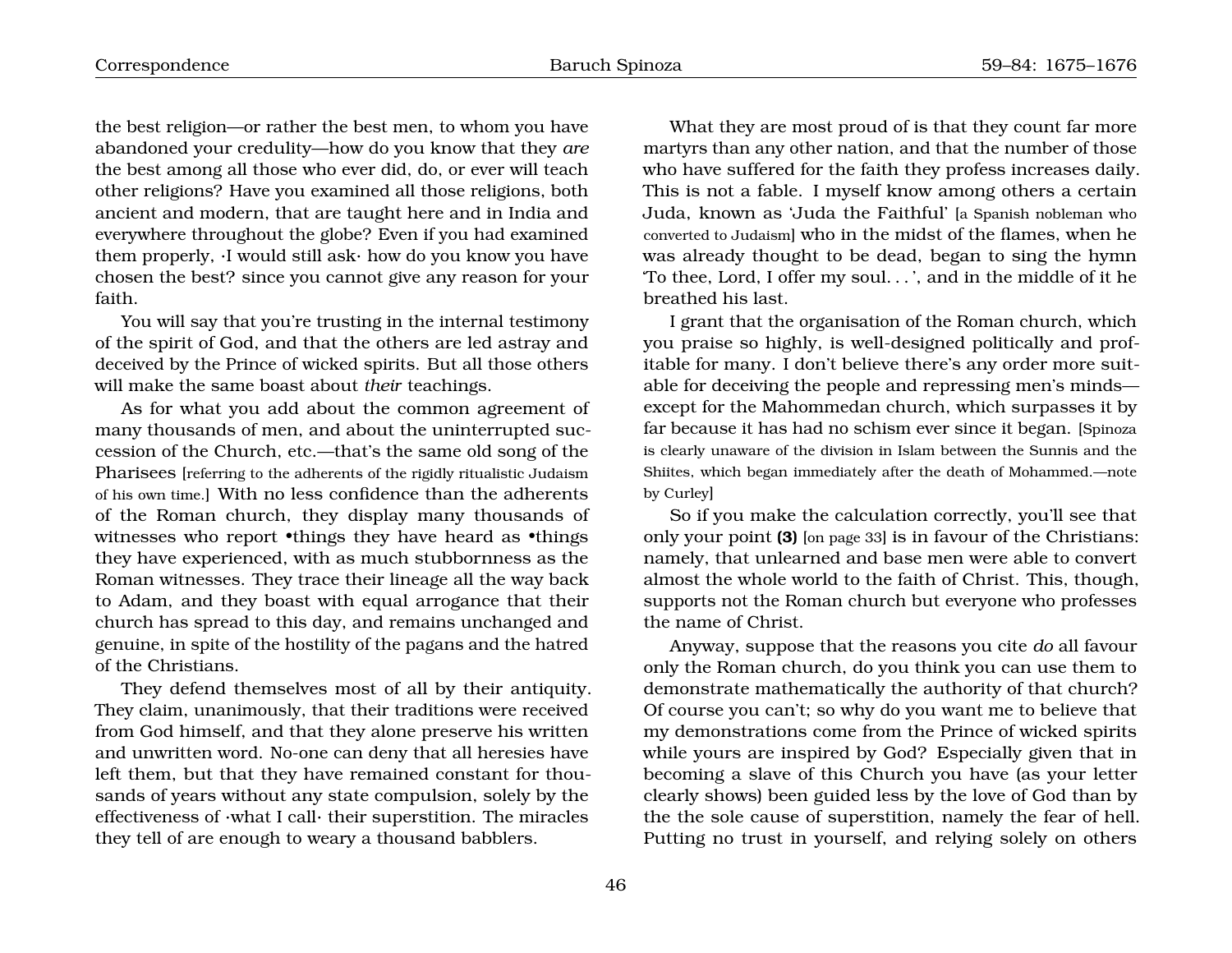whom many people condemn—is this your humility? Using reason, and trusting in this true word of God that is in the mind and can never be distorted or corrupted—is this my arrogance and pride?

Away with this pernicious superstition! Recognise the reason God has given you, and cultivate it, unless you want to be considered one of the brute animals. Stop calling absurd errors 'mysteries', and don't shamefully confuse •things that are unknown to us. . . .with •things that are demonstrated to be absurd, as are the terrifying secrets of this church. The more contrary these are to right reason, the more you believe they are simply out of our intellectual reach.

The *Treatise on Theology and Politics* is based on the thesis that Scripture must be explained only through Scripture. You fiercely announce that there are no reasons supporting this, and that it is false; but it's not something that I merely *supposed*—I conclusively demonstrated it to be true or solidly grounded, especially in chapter 7 where rival views are also refuted. And see also what I demonstrated at the end of chapter 15. If you're willing to attend to these things, and also to examine the histories of the church (of which I see that you are most ignorant) so as to see how falsely the Popes transmit many things, and by. . . .what tricks the Bishop of Rome had himself made Prince of the Church 600 years after the birth of Christ, I don't doubt that you will at length recover. I heartily desire this for you.

### <span id="page-28-0"></span>**77. from Oldenburg, 14.i.1676:**

You were exactly right when you saw why I didn't want that *fatal necessity of all things* to be spread around, namely so that the practice of virtue wouldn't be hindered by it, and rewards and punishments made would worthless. What your latest letter suggests about this doesn't seem to lessen this difficulty or calm the human mind. If we men in all our actions, moral as well as natural, are in God's power as clay is in the potter's hand how can any of us properly be called to account for having acted thus and so when it was completely impossible for him to act otherwise? Won't we *all* be able to say this to God?

> 'Your inflexible decree and irresistible power have driven us to act in this way; we couldn't act otherwise. So where's the justice in handing us over to the direst punishments that we couldn't possibly avoid because you were doing and directing everything. . . .according to your will and good pleasure.'

When you say that **•men are inexcusable before God sim**ply because they are in God's power, I would turn that around and say (with greater reason, I think) that •men are completely *excusable* because they are in God's power. For everyone can easily object: 'Your power is inescapable, O God; so it seems that I should be excused for acting as I did.'

You still take miracles to be equivalent to ignorance. By that you seem to confine the power of God within the same limits as the knowledge of men—at least of the most acute men—as if God can't do or produce anything that men can't explain if they exert all the powers of their intelligence. And that narrative of Christ's passion, death, burial and resurrection seems to have been painted with such lively and genuine colours that I venture to challenge you to think about it: if you are persuaded of the truth of the narrative, do you believe that it is to be taken allegorically rather than literally? The details the evangelists have recorded so clearly about this matter seem to weigh heavily in favour of taking the narrative literally.

These are the things I wanted to note regarding this subject. I beseech you to pardon them, and in accordance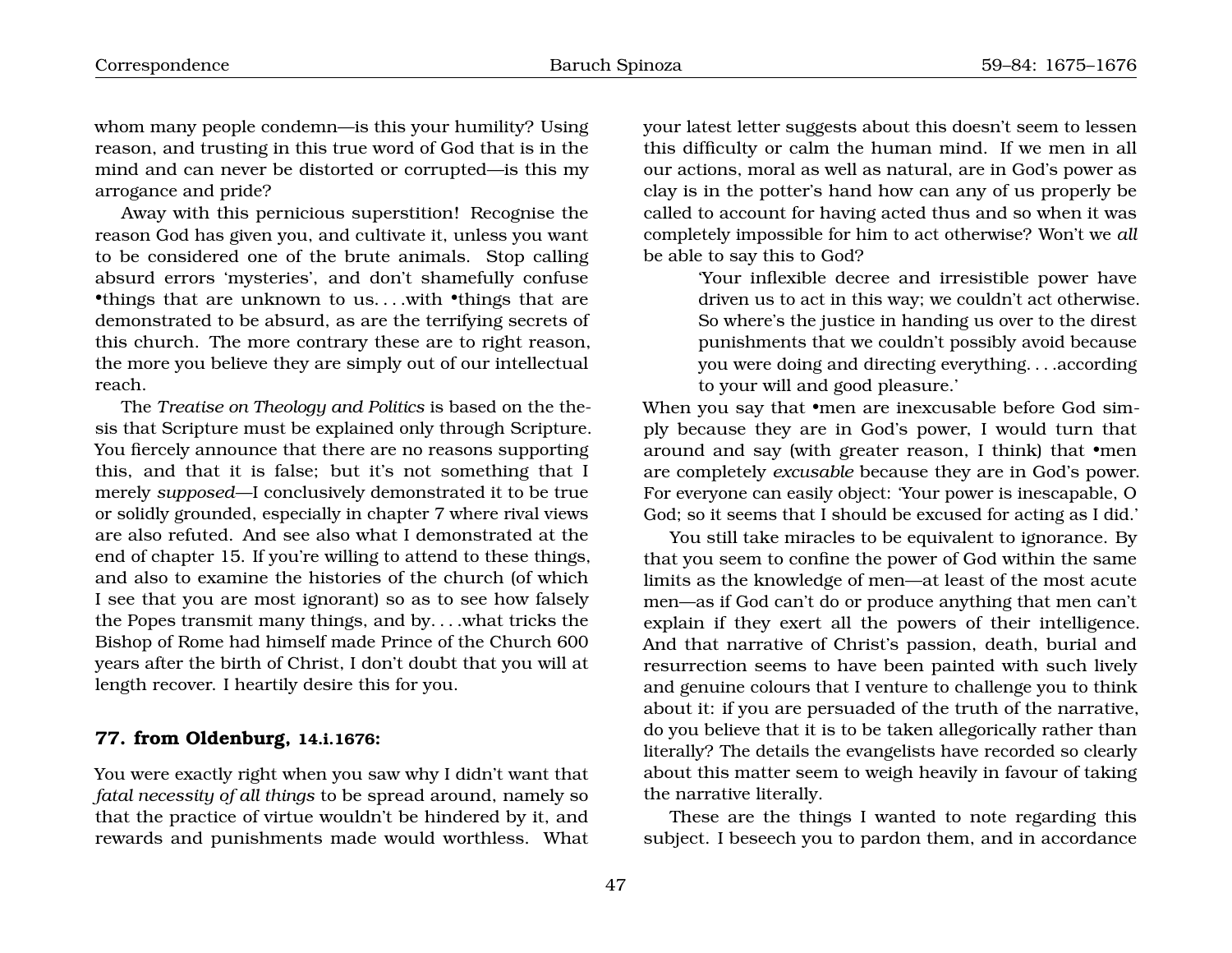with your sincerity, to reply in a friendly fashion. Boyle greets you courteously. At another time I'll report on what the Royal Society is doing now.

### <span id="page-29-0"></span>**78. to Oldenburg, 7.ii.1676:**

When I said in my previous letter that we are inexcusable because we are in God's power like clay in the hand of the potter, I meant this:

> No-one can reproach God because he has given him a weak nature, or a mind lacking in power. Just as it would be absurd for a circle to complain that God didn't give it the properties of a sphere, or a child who is tormented by a stone that he didn't give it a sound body, so also a weak-minded man can't complain that he can't restrain or moderate his desires because God has denied him strength of character and a true knowledge and love of God himself.

Nothing belongs to a thing's nature except what follows necessarily from its given cause. It doesn't belong to the nature of each man that he should be strong-minded. And experience and reason both tell us that it is no more in our power to have a sound body than it is to have a sound mind. [We'll see that Oldenburg in his reply writes as though Spinoza had written 'it is no more in our power to have a sound mind than it is to have a sound body', and that is surely what he meant to say: 'You know that we don't choose our bodies; well, we don't choose our minds either.'] You insist that if men sin from a necessity of nature then they are excusable. But you don't explain what you want to infer from that. Is it that God can't become angry with them? Or that they are worthy of blessedness, i.e. of the knowledge and love of God? If the former, then I entirely agree that God doesn't become angry, but that all things happen according to his decree. I deny, though, that therefore all men ought to

be blessed. Men can be excusable and yet lack blessedness and be tormented in many ways. A a horse is excusable for being a horse and not a man, but it must still be a horse and not a man. He who is crazy because of a ·rabid· dog's bite is indeed to be excused; nevertheless, he is rightly suffocated. And one who cannot govern his desires and restrain them by fear of the laws, although he too is to be excused because of his weakness, still can't enjoy peace of mind and the knowledge and love of God. He necessarily perishes.

. . . .When Scripture says that God becomes angry with sinners, and that he is a judge who finds out about men's actions, makes decisions about them, and passes sentence, it is adapting itself to the accepted opinions of the common people; it isn't trying to teach philosophy or make men learned, but to make them obedient.

I don't see why I seem to confine the power of God and human knowledge within the same limits, just because I have taken miracles and ignorance to be equivalent.

I accept Christ's passion, death, and burial literally, as you do, but I understand his resurrection allegorically. I agree that the evangelists relate the resurrection in such detail that we can't deny that they believed

> •that the body of Christ was resurrected and ascended into heaven so that he sits on the right hand of God; and •that this could also have been seen by nonbelievers if they had been present at the times and in the places where Christ appeared to the disciples.

Nevertheless, they could have been deceived about this, without that detracting from the Gospel's teaching, as also happened to other prophets. I've given examples of this previously. But Paul, to whom Christ also appeared afterwards, gloried that he knew Christ not according to the flesh, but according to the spirit.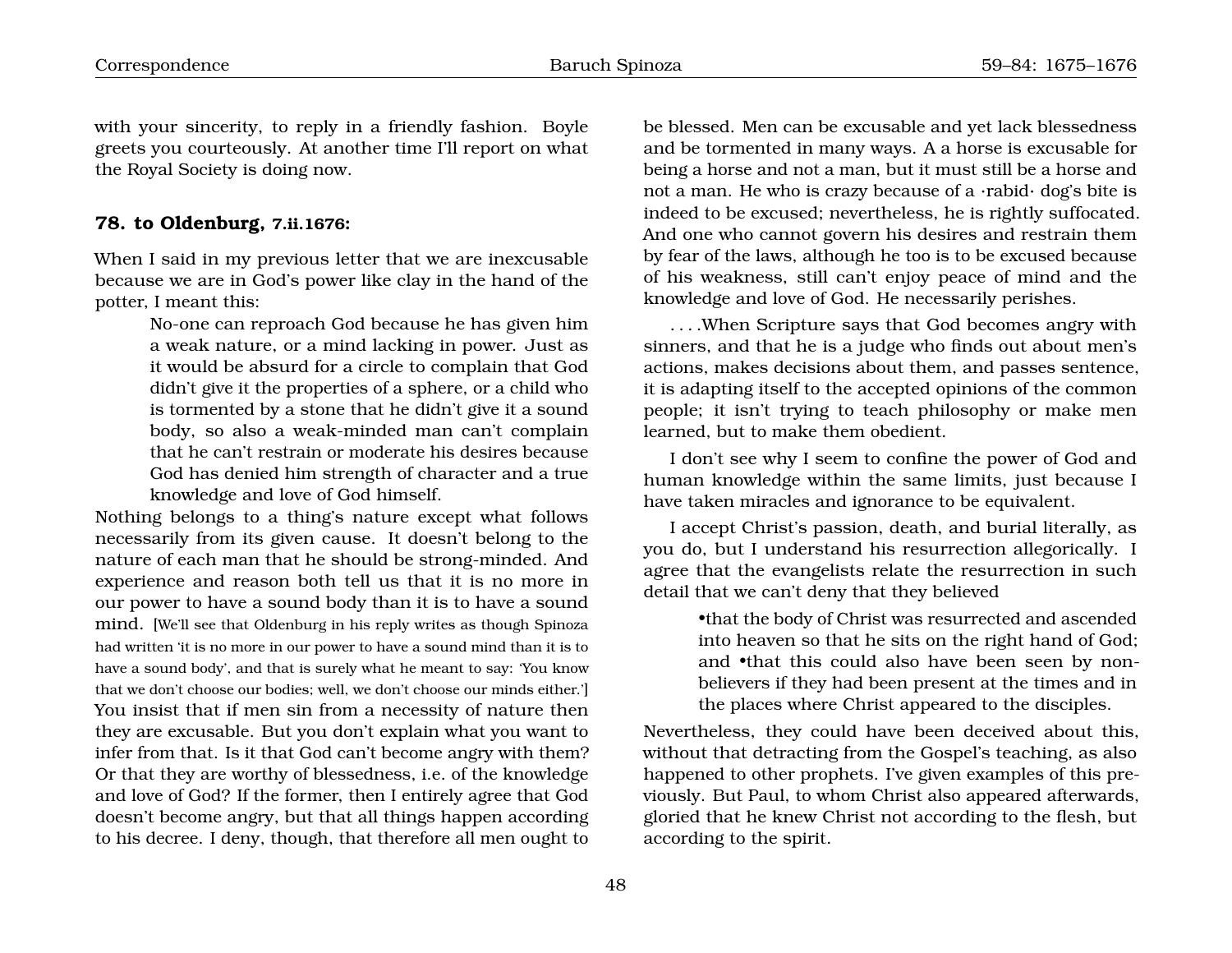# <span id="page-30-0"></span>**79. from Oldenburg, 11.ii.1676:**

Your letter of 7.ii contains some things that seem to merit critical examination. You say that a man can't complain that God has denied him true knowledge of God and sufficient powers for avoiding sins, because nothing belongs to a thing's nature except what follows necessarily from its cause. But I say that since God, the creator of men, formed them according to his own image—which seems to imply wisdom, goodness, and power in its concept—it seems to follow completely that it *is* more in man's power to have a sound mind than to have a sound body, because the soundness of the body depends on mechanical principles whereas the soundness of the mind depends on choice and prudence.

You add that men can be excusable and yet tormented in many ways. At first glance this seems hard and what you go on to offer as a proof—that a dog gone mad from a bite is indeed to be excused but nevertheless is rightly killed—doesn't seem to settle the matter, since killing a dog of this kind would be cruel if it weren't necessary to preserve other dogs or other animals or men themselves from a bite of this kind, which would make them mad.

But if God implanted a sound mind in men, which he could, no contagion of vices would need to be feared. It seems very cruel for God to destine men to eternal torments (or at least for a time to severe torments) because of sins that they had no way of avoiding. Furthermore, the tenor of the whole of sacred Scripture seems to imply that men *can* abstain from sins. Indeed, it teems with curses and promises, announcements of rewards and of punishments, which all seem to •count against a necessity of sinning and •imply the possibility of avoiding punishments. To deny this is to imply that the human mind act just as *mechanically* as

the human body does.

Your continuing to take miracles and ignorance as equivalent seems to be based on the view that a creature must have a clear insight into the infinite power and wisdom of the creator. I'm still completely convinced that this is false.

As for your claim that Christ's passion, death and burial are to be taken literally, but his resurrection allegorically, you don't support this with any argument that is clear to me. In the gospels Christ's resurrection seems to be related as literally as the other events. And the whole Christian religion—its *truth*—rests on this article of the resurrection. Take this away and the mission of Christ Jesus collapses, as does his heavenly teaching. You must have noticed how much trouble Christ took, after rising from the grave, to convince his disciples of the truth of the resurrection, properly so called. Wanting to turn all those things into allegories is the same as wanting to undermine the truth of the whole Gospel narrative.

I wanted to convey these few remarks to you again, in accordance with my freedom of philosophising, which I earnestly beseech you to take in good part.

Very soon I shall write to you about the studies and activities of the Royal Society, if God grants me life and health.

#### <span id="page-30-1"></span>**80. from von Tschirnhaus, 2.v.1676:**

First, I have great difficulty conceiving how the existence of bodies with motions and shapes is to be demonstrated *a priori*. For in extension considered absolutely—·i.e. considered in itself, *just* as extension·—there are no shapes or motions.

Secondly, I would like to learn from you how these words in your letter on the infinite [page [17](#page-20-0)] are to be understood: 'But they don't infer that such things exceed every number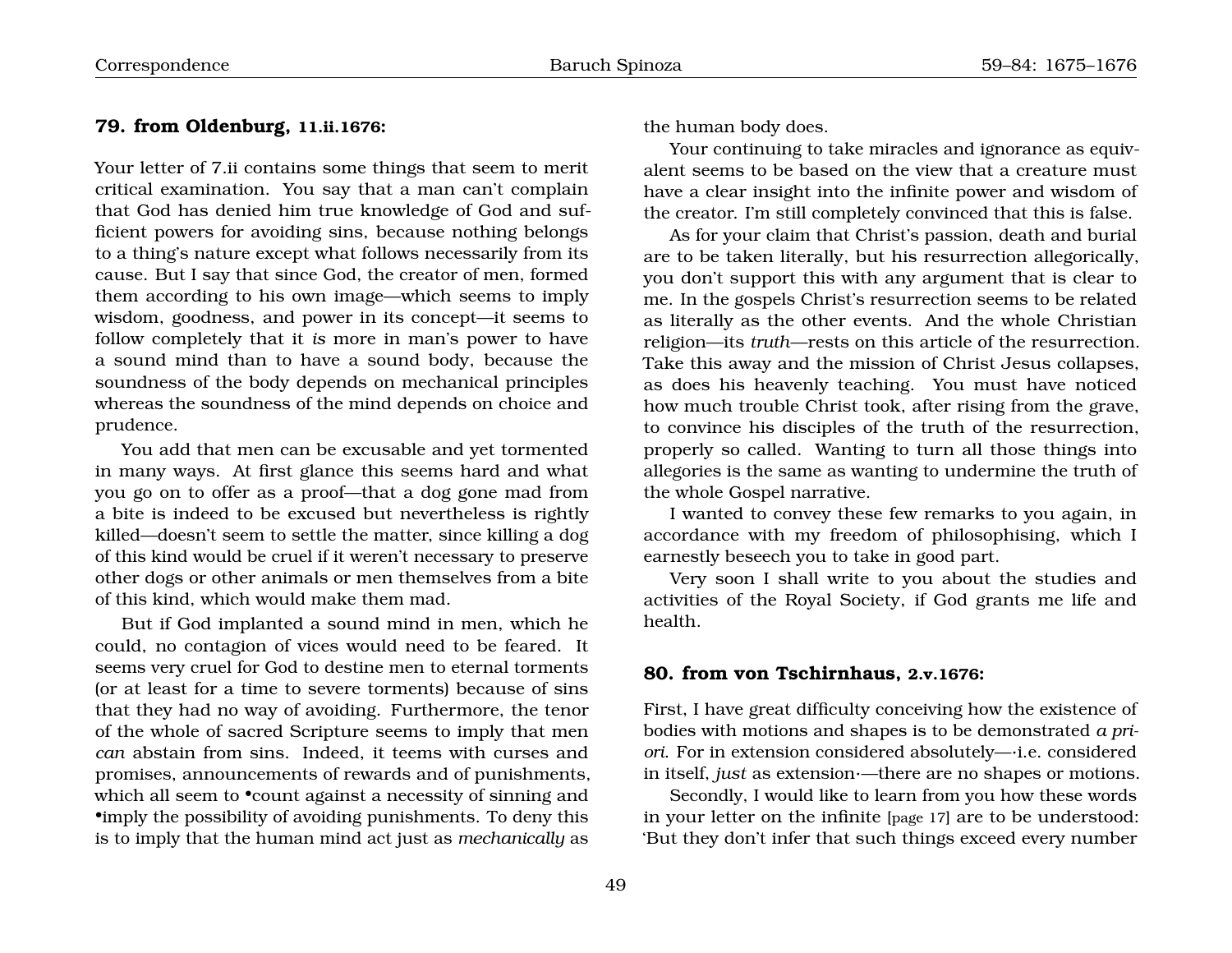because of how many parts they have.' It seems to me that mathematicians *do* always demonstrate concerning such infinites that the number of the parts is so great that it exceeds every assignable number. And in the example of the two circles that you use there, you seem not to show what you said you would show. You do show that they don't infer infinity from •the excessive size of the intervening space, or from •our not knowing its maximum and minimum; but you don't demonstrate, as you wanted to, that they don't infer it from •the multiplicity of the parts.

Leibniz tells me that the tutor of the Dauphin of France, a man of outstanding learning named Huet, is going to write about the truth of human religion, and will refute your *Treatise on Theology and Politics*.

#### <span id="page-31-0"></span>**81. to von Tschirnhaus, 5.v.1676:**

What I said in my letter concerning the infinite, that they don't infer the infinity of the parts from their multiplicity, is evident from the fact that if it were inferred from their multiplicity, this would be a multiplicity than which we could not conceive a greater; and it isn't. In the whole space between two circles with different centres we conceive twice as great a multiplicity of parts as in half of the same space. Yet the number of parts, both in the half and in the whole space, is greater than every assignable number.

Next, from extension as Descartes conceives it—i.e. as a mass at rest—it is not only 'difficult' but completely impossible to demonstrate the existence of bodies. Matter at rest, left to itself, will continue to be at rest; it won't move unless a more powerful external cause moves it. That's why I didn't hesitate to affirm that Descartes's principles of natural things are useless, not to say absurd.

#### <span id="page-31-1"></span>**82. from von Tschirnhaus, 23.vi.1676:**

I would like you to do me the favour of indicating how, according to your meditations, the variety of things can be derived *a priori* from the concept of extension. You'll remember Descartes's opinion about this: he holds that he can't deduce it from extension except by supposing that it was brought about in extension by a motion aroused by God. So I don't think he deduces the existence of bodies from matter that is at rest; saying that he *does* involves disregarding his supposition of God as a mover. For you haven't shown how ·the existence of a variety of bodies· must follows *a priori* from God's essence, something that Descartes thought surpassed man's grasp.

So I ask you this because I know that your views are different. I don't think you would have written so obscurely about this if you didn't have weighty reasons for not coming into the open about it; but be assured that whether you indicate something to me openly or whether you conceal it, my feeling towards you will always remain unchanged.

My reason for particularly wanting an explanation of this is as follows. I have always observed in mathematics that from anything considered in itself, i.e. anything's definition, we can deduce just one property, no more; to deduce more properties we have to relate the thing in question to other things, and then from the conjunction of the definitions of these things new properties do result.

Consider for example the circumference of a circle: from that alone I can't infer anything except that it exists everywhere like itself, or is uniform, a property that does indeed mark it off from all other curves. . . . But if I relate it to other things, such as the radii drawn from the centre, or two lines intersecting ·within the circle·, etc., I shall certainly be able to deduce more properties from this.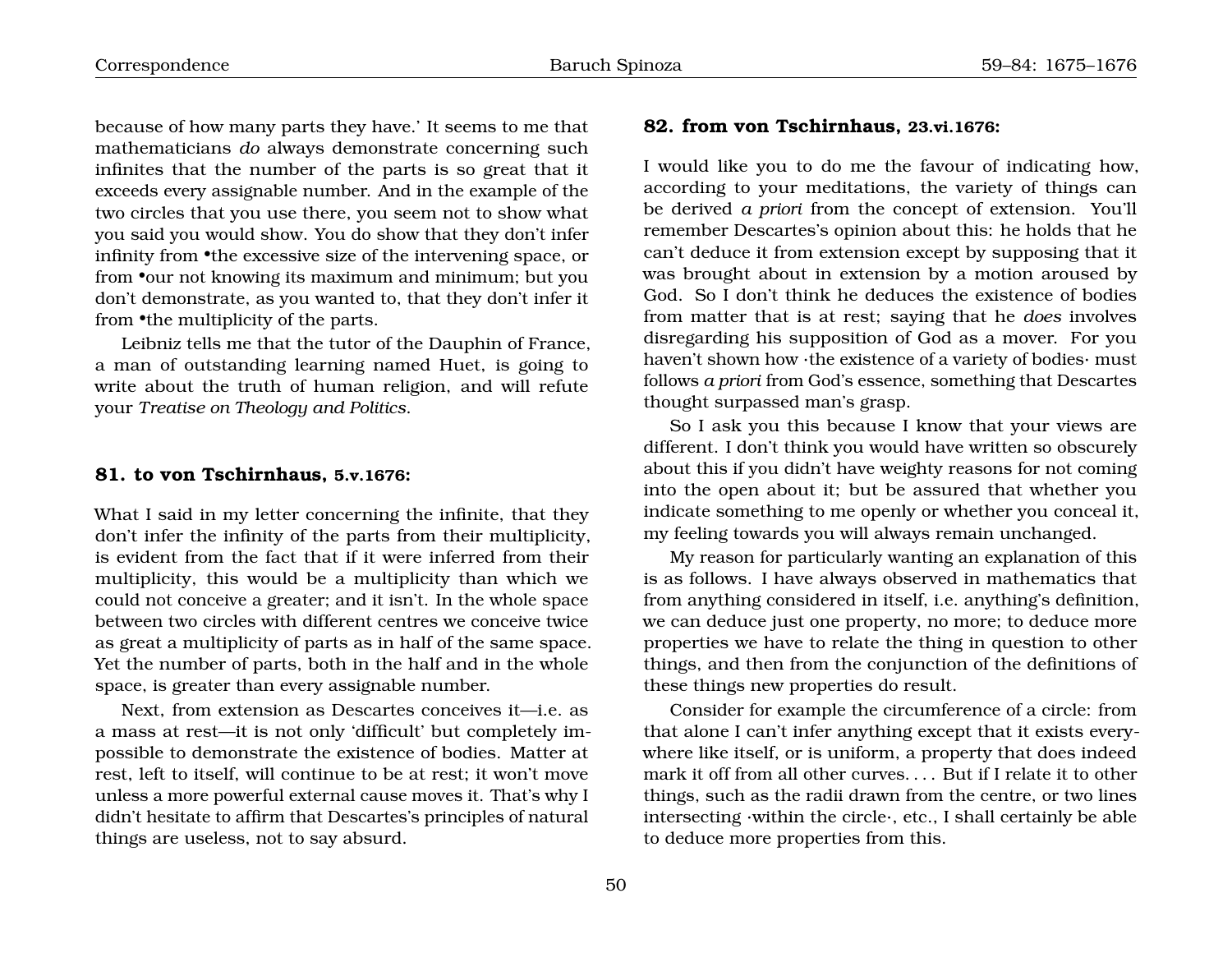Actually, this seems to be somehow contrary to proposition 16 of Part 1, which is nearly the most important proposition in that part of your treatise. In this proposition it is taken for granted that many properties can be deduced from a thing's given definition. This seems to me impossible unless we relate the thing in question to other things. And it has the further result that I can't see how the infinite variety of bodies can arise from any attribute considered by itself, e.g. from extension. Perhaps you think that this can't be inferred from one ·attribute· considered by itself, but can be inferred from all ·the attributes· taken together; if so, I would like you to explain how this would be conceived.

#### <span id="page-32-0"></span>**83. to von Tschirnhaus, 15.vii.1676:**

You ask whether the variety of things can be demonstrated *a priori* from the concept of extension alone. I believe I have already shown clearly enough that this is impossible, and that therefore Descartes defines *matter* badly by •extension, and that it must be defined by •an attribute that expresses eternal and infinite essence. I may some day discuss these matters more clearly with you, if I live long enough; up to now I haven't been able to set out anything concerning them in an orderly way.

You add that from a thing's definition, considered in itself, we can deduce only one property; this may be true of very simple things, i.e. beings of reason (under which I include shapes also), but not for real beings. From my defining *God* as ·a being to whose essence existence pertains· I infer many of his properties—that he exists necessarily, that he is unique, immutable, infinite, etc. I could give many other examples, but this one will do for now.

Finally, please inquire whether Huet's treatise—the one

against the *Treatise on Theology and Politics* that you wrote me about earlier—has been published already, and whether you'll be able to send me a copy. Also, do you know yet what has recently been discovered concerning refraction? [This may refer to either or both of two then-recent discoveries: Newton's, that a prism resolves a beam of light into coloured beams with different indices of refraction; Bartholinus's, that light entering a crystal of Iceland spar emerges as two refracted rays.—note based on A. Wolf's edition of the correspondence.]

#### <span id="page-32-1"></span>**84. to a friend, date unknown:**

Yesterday I received your welcome letter. I thank you heartily for your scrupulous concern for me. I would not let this opportunity go by, if I weren't busy with a certain matter that I think to be more useful and that I believe will be more pleasing to you—namely, putting together the Political Treatise that I began some time ago, at your suggestion.

Six chapters of this Treatise are already complete. The first contains a kind of introduction to the work as a whole; the second treats of natural right; the third, of the right of the supreme powers; the fourth, what political affairs depend on the governance of the supreme powers; fifth, what is the ultimate or highest thing society can consider; and sixth, how a monarchic State ought to be set up so as not to fall into Tyranny.

I am now writing the seventh chapter, in which I demonstrate methodically all the main points of the sixth chapter concerning the order of a well-ordered monarchy. Then I shall move on to the aristocratic State and the popular State, and finally to the laws and other particular questions concerning politics.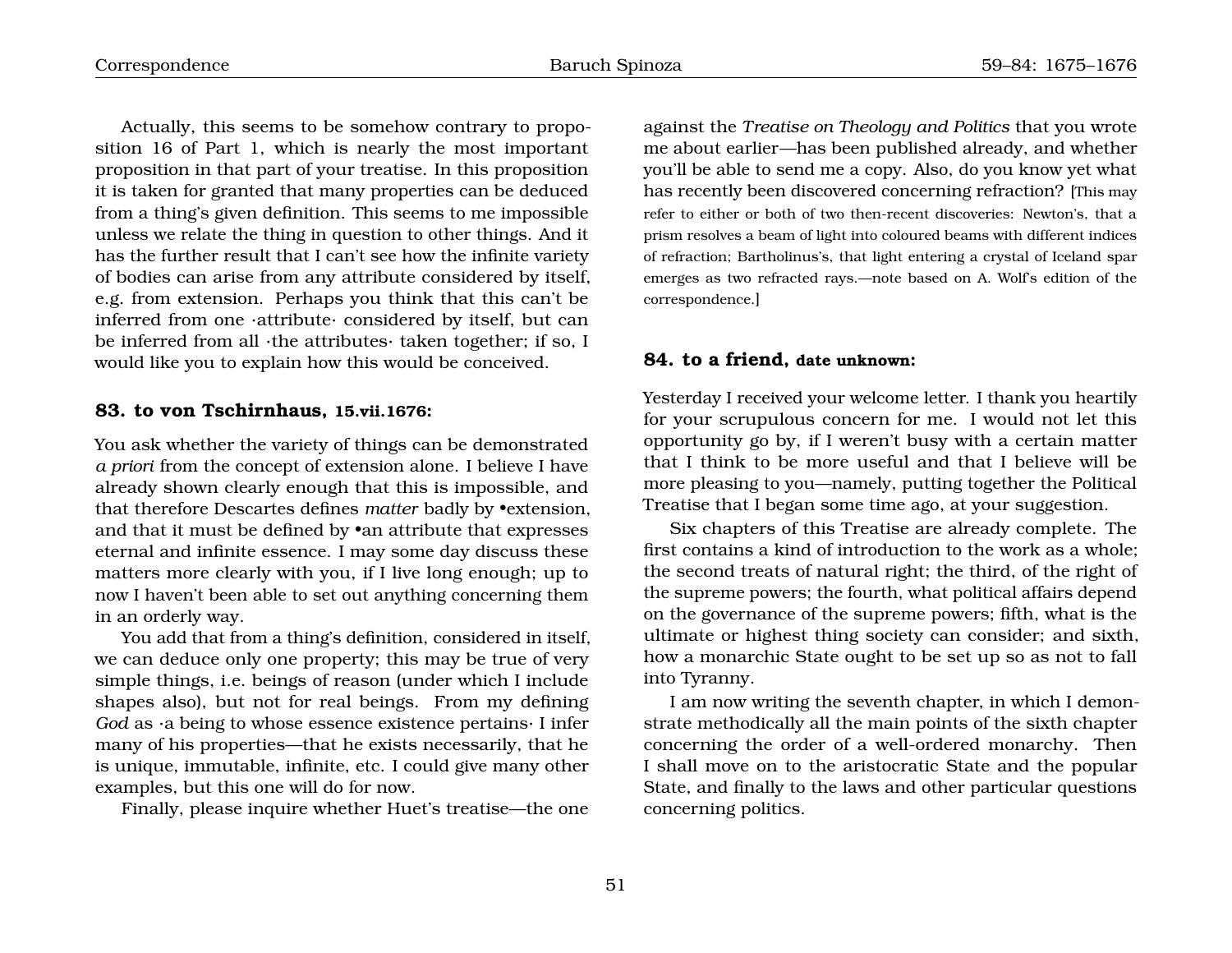# <span id="page-33-0"></span>**Notes on the other correspondents**

Pieter Balling (c. 1664–1669): A Mennonite and and enemy of dogmatism. He was the agent in Amsterdam of various Spanish merchants, knew Spanish well, and may have come to know Spinoza through that. He was the translator into Dutch of Spinoza's *Descartes' 'Principles'* and *Metaphysical Thoughts*, and perhaps of other works as well.

**Willem van Blijenbergh** (1632–1696): A grain broker by profession, but also an ardent would-be theologian and metaphysician. Spinoza's initial warm welcome to him would have been more cautious if he had known that van Blijenbergh had already published a work entitled

> Theology and Religion defended against the views of Atheists, wherein it is shown by natural and clear arguments that God has implanted and revealed a Religion, that God wants to be worshipped in accordance with it... etc.

In 1674 he wrote another such book, including 'a refutation of' Spinoza's *Treatise on Theology and Politics*—'that blasphemous book'. Spinoza's final letter to him (27) is notably gentle and temperate.

**Johannes Bouwmeester** (1630–1680): A close friend of Meyer and of Spinoza. Trained in medicine and philosophy at the University of Leiden, he was a fellow member with Meyer of the society Nil volentibus arduum [Latin: Nothing is difficult for the willing] and codirector of the Amsterdam theater in 1677.

**Hugo Boxel**: High-level bureaucrat and then governor of his native city Gorkhum.

**Robert Boyle** (1627–1691): Son of an Earl, and the leading British scientist of the period between Bacon and Newton. He belonged to a group of Baconians that was later incorporated as the Royal Society. His reputation as a scientist is most securely based on work that led him to the law relating the pressure and volume of gases. He held that science was not only compatible with Christianity but encouraged an appreciation of God's works, and he wrote extensively agaionst atheism.

**Albert Burgh:** Son of an influential member of the governing classes. When he converted to Roman Catholicism, his parents asked their friend Spinoza to intervene, which he did, though unsuccessfully.

**J. Ludovicus Fabritius** (1632–1697): Professor of philosophy and theology at the University of Heidelberg. The Elector Palatine, on whose behalf he wrote letter 47, was Karl Ludwig, brother of Queen Christina of Sweden, Descartes's patroness.

**Johan George Graevius** (1632–?): Professor of rhetoric in the university of Utrecht.

**Johannes Hudde** 1628–1704: A student at the University of Leyden in the 1650s; joined a research group that translated Descartes's *Geometry* into Latin and published it with three appendices, one by Hudde. Did significant work in mathematics, optics, and probability theory. Mayor of Amsterdam (1672–1702).

**Jarig Jelles** (?–1683): A spice merchant in Amsterdam, he entrusted his business to a manager and devoted himself to the pursuit of knowledge. He was one of those who persuaded Spinoza to publish his *Descartes's 'Principles'*, and he paid the cost of publication.